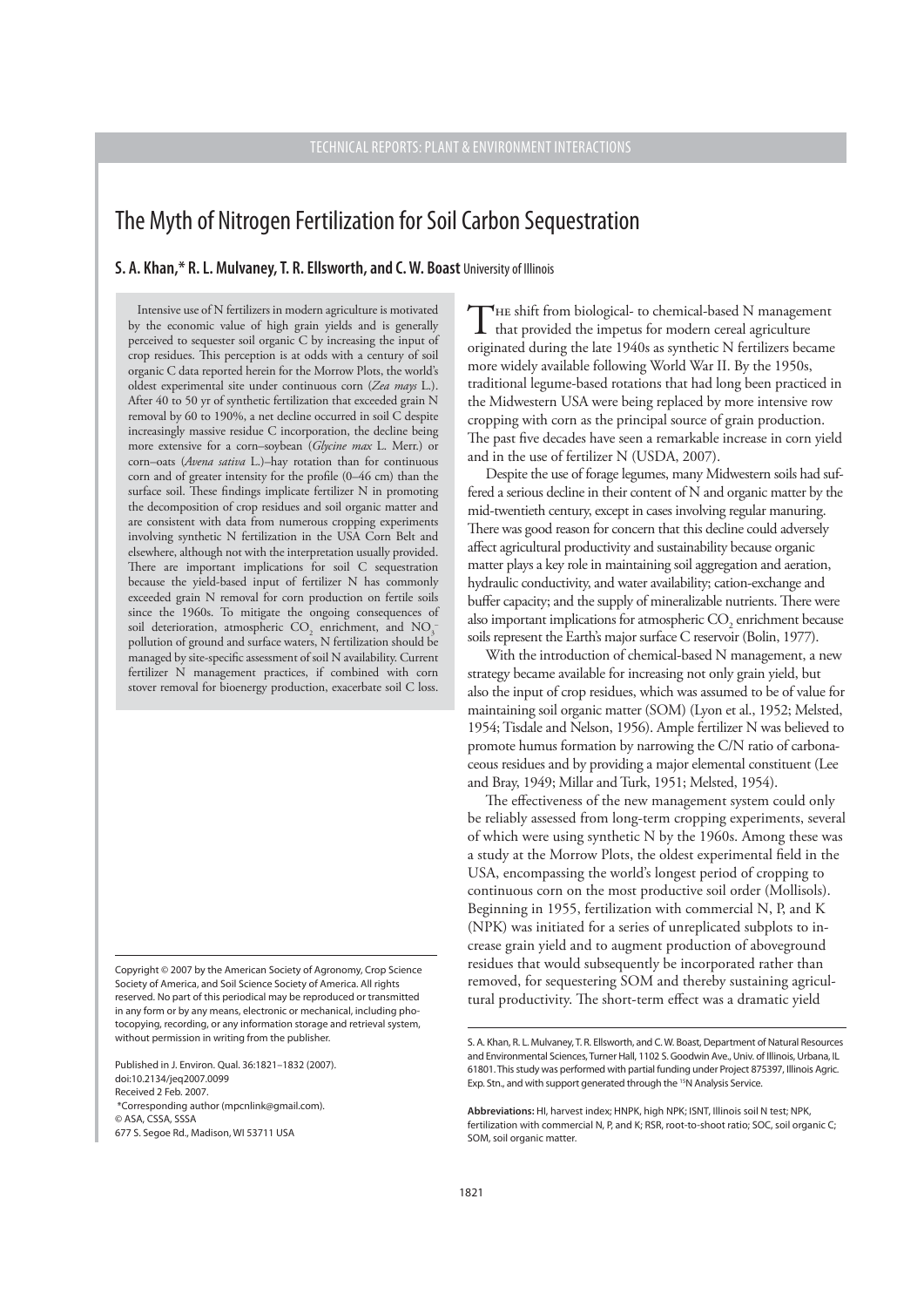|                                           |                | W.                              |                      | Έ              |   |
|-------------------------------------------|----------------|---------------------------------|----------------------|----------------|---|
| Plot 3<br>Continuous corn                 | <b>NA</b><br>U | <b>NB</b><br>U-NPK              | N <sub>C</sub><br>U  | <b>ND</b><br>U |   |
| 1876-present                              | <b>SA</b>      | <b>SB</b><br><b>H-NPK M-NPK</b> | <b>SC</b><br>M       | <b>SD</b><br>M | N |
| Plot 4<br>Corn-oats                       | <b>NA</b><br>U | <b>NB</b><br>U-NPK              | N <sub>C</sub><br>U  | <b>ND</b><br>U |   |
| 1876-1966<br>Corn-soybean<br>1967-present | <b>SA</b>      | <b>SB</b><br>H-NPK M-NPK        | SC<br>M              | <b>SD</b><br>M |   |
| Plot 5<br>Corn-oats-hay                   | <b>NA</b><br>U | <b>NB</b><br>U-NPK              | N <sub>C</sub><br>ΙU | <b>ND</b><br>U |   |
| 1876-present                              | <b>SA</b>      | <b>SB</b><br><b>H-NPK M-NPK</b> | SC<br>M              | <b>SD</b><br>M |   |
| 20<br>$\mathbf{0}$<br>10                  |                |                                 | Grass border         |                |   |
| Scale (m)                                 |                |                                 |                      |                |   |

**Fig. 1. Map of the Morrow Plots. U, unamended; U-NPK, unamended until 1955, currently fertilized for corn with 224 kg N ha-1 , Bray-1 P = 56 kg ha-1 , and exchangeable K = 336 kg ha-1 ; H-NPK, treated with manure, limestone, and rock phosphate from 1904– 1966 and subsequently fertilized for corn with 336 kg N ha-1 , Bray-1 P** = 112 kg ha<sup>-1</sup>, and exchangeable K = 560 kg ha<sup>-1</sup>; M-**NPK, treated with manure, limestone, and rock phosphate from 1904–1954 and since fertilized as with the U-NPK treatment; M, manured. The subplots studied are shaded.**

increase, up to 140% for a previously unfertilized plot under continuous corn since 1876 (Russell, 1956).

The new direction for the Morrow Plots enhanced their value for assessing the long-term impact on soil properties of farming practices then coming into use throughout Illinois and the USA Corn Belt. The same rationale motivated a subsequent change during the 1960s, when oats was replaced by soybean in a 2-yr rotation with corn, whereas continuous corn was retained along with a legume-based rotation of corn, oats, and alfalfa (*Medicago*  sativa L.) hay. The plots under these three rotations provide a valuable opportunity to evaluate the long-term effect on soil C sequestration after 40 to 50 yr of repeatedly fertilizing corn with synthetic N at a 1-, 2-, or 3-yr interval, particularly because surface and subsurface soil was sampled in the spring of 1955 before initiation of the new management strategy.

## **Materials and Methods**

## **Experimental Site**

The Morrow Plots occupy approximately 0.25 ha on the Urbana campus of the University of Illinois (40°06'17" N, 88°13'34" W). The soil type is mapped as Flanagan silt loam, a nearly level, somewhat poorly drained, dark-colored prairie soil classified as a fine, smectitic, mesic Aquic Argiudoll. To improve drainage, subsurface tile lines were installed in 1904.

Originally established in 1876 as a three-rotation experiment, the Morrow Plots were divided in 1904 with the introduction of manure, limestone, and rock phosphate or steamed bonemeal to

the southern half of each plot. In 1955, the western half of the experimental area (designated in 1904 as NW and SW) was further divided into four subplots per rotation (Fig. 1) (NW was redesignated as NA and NB, and SW as SA and SB). Two of the subplots (NB and SB) have since been fertilized with urea (168–224 kg N ha<sup>-1</sup>) whenever cropped to corn, with or without limestone and commercial fertilizer (triple superphosphate and KCl) that maintain a desired soil test level of pH, P, and K. With the establishment of a corn–soybean rotation in 1967, a high NPK (HNPK) treatment was introduced to the SA subplot within each rotation, which has subsequently been fertilized with  $336$  kg N ha<sup>-1</sup> (as urea) whenever corn is grown. Planting rates for corn have been increased periodically (from 20,000 or 30,000 to 69,000 plants ha<sup>-1</sup>) for the NPK (NB and SB)- and HNPK (SA)-fertilized subplots but not for the unfertilized control (NA). Aboveground crop residues were originally removed from each plot but were incorporated beginning in 1955 for all B subplots except 5SB. Since 1967, this practice has been applied to all subplots, whereas the primary tillage practice since 1998 has been chisel instead of moldboard plowing. For additional details concerning the Morrow Plots and their management, the reader is referred to articles by Odell et al. (1982, 1984), Darmody and Peck (1997), and Aref and Wander (1998).

### **Soil Sampling and Analyses**

The work reported used surface (0-15 cm) samples of soil collected in 1904, 1933, 1955, 1967, 1980, and 2005 plus subsurface (15–30 and 30–46 cm) samples collected in 1955 and 2005. Samples from 1904 to 1980 were obtained from an archival collection maintained by the University of Illinois in individually labeled air-tight glass containers. In the case of subplot 3NW, an archival sample was unavailable for the 15- to 30-cm depth in 1955, so the corresponding sample was obtained from those collected in 1953.

The samples used in our work represent 9 of the 12 subplots that comprise the west half of the original experimental area, currently designated as NA, NB, and SA (see shaded areas in Fig. 1). Archived samples from 1904 to 1980 had been collected as a composite of at least five cores, whereas in 2005, triplicate samples were collected but not composited. In all cases, samples were air-dried and screened to <2 mm soon after collection, and triplicate analyses were performed for total organic C by the dichromate oxidation technique of Mebius (1960). This technique was adopted to avoid  $\mathsf{CO}_3^{\ 2-}$  interference in analyzing samples from limed subplots and was validated by comparing organic C measurements with and without the addition of Cl– at the highest concentration determined for NPK-fertilized subplots (530 mg kg<sup>-1</sup>) by titration with AgNO<sub>3</sub> (Reitemeier, 1943).

Soil cores (3 cm diam.) for measuring bulk density (Blake and Hartge, 1986) were collected from the nine subplots studied to a depth of 46 cm after the 2005 growing season. The cores were oven-dried at 40 to  $42^{\circ}$ C to constant mass for estimating subplot-average bulk densities for depths of 0 to 15, 15 to 30, and 30 to 46 cm.

A similar approach was adopted in estimating baseline values for mass storage of soil organic C (SOC); however, bulk density was not measured in 1955, so pedotransfer functions were used following the same approach adopted in several previous investiga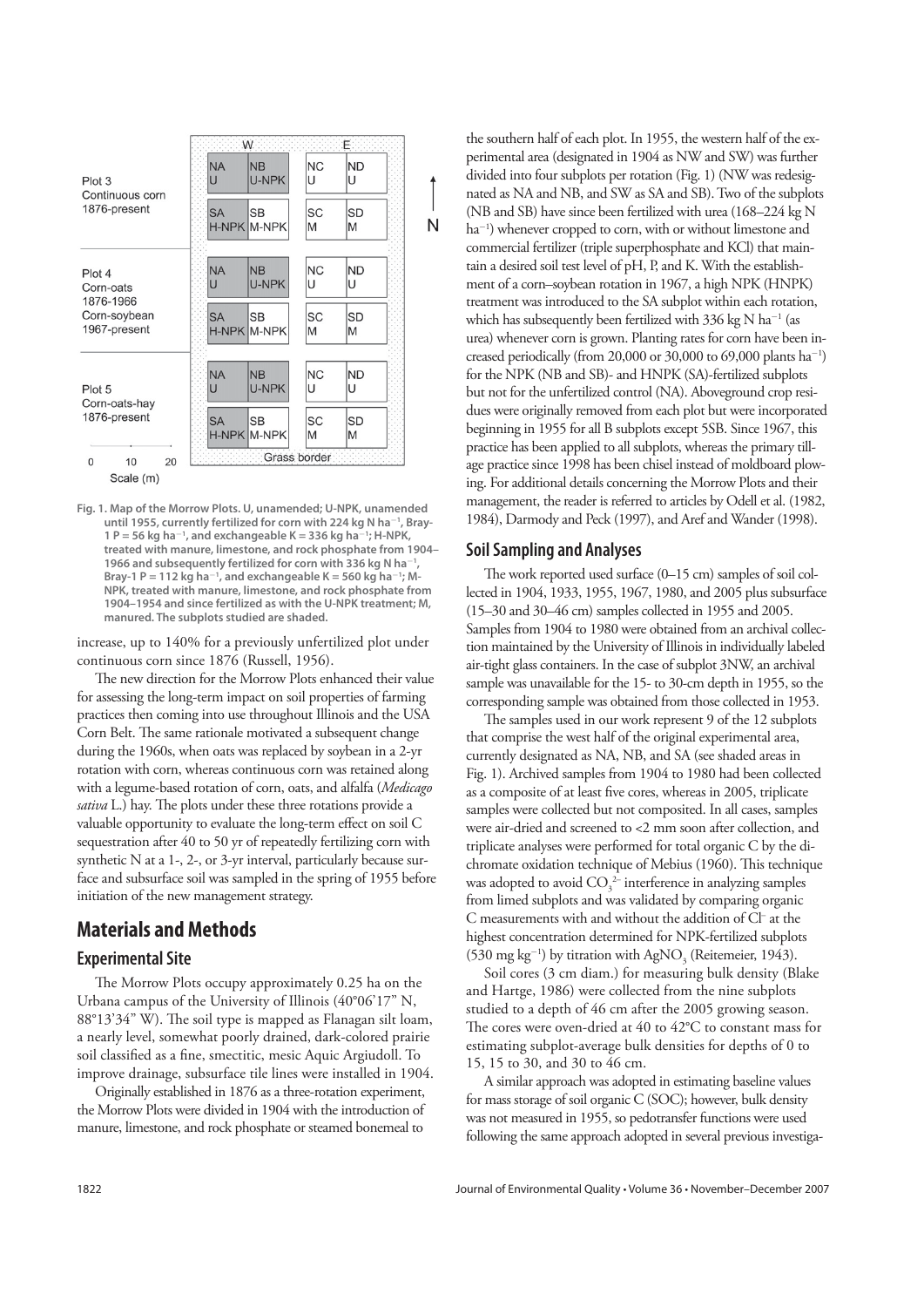tions (e.g., Adams, 1973; Chen et al., 1998; Post and Kwon, 2000; De Vos et al., 2005). Bulk density values for each of the upper two sampling depths were estimated from the corresponding 1955 subplot-average SOC concentrations using linear regression functions calibrated with 2005 data ( $r^2$  = 0.63 for 0–15 cm and 0.64 for 15–30 cm). Because of less variability in 2005 SOC data for the 30- to 46-cm depth, the pedotransfer function for this depth in 1955 reverted statistically to a single bulk density (1.45 Mg m<sup>-3</sup>).

## **Estimation of Carbon Input for 1955 to 2005**

A balance sheet was constructed for 1955 to 2005 by estimating the cumulative input of above- and belowground C from annual yield records for each of the nine subplots studied. The return of residue C was calculated using 1955 to 2003 yield records for the Morrow Plots, estimated yields for 2004 to 2005, and literature values for harvest index (HI), root-to-shoot ratio (RSR), and the percentage of C in stover and root residues. Yields for the most recent 2 yr were estimated for each treatment within a rotation by averaging data for 2001 to 2003. The yield records used were expressed as dry tons  $\arccos^{-1}$  for alfalfa, or as bushels  $\arccos^{-1}$ at a market-standard moisture content of  $155$  g kg<sup>-1</sup> (15.5%) for corn (56 lb bushel<sup>-1</sup>), 130 g kg<sup>-1</sup> (13%) for soybean (60 lb bushel<sup>-1</sup>), and  $140 \text{ g kg}^{-1}$  (14%) for oats (32 lb bushel<sup>-1</sup>).

A wide range of HI and RSR estimates can be found in the literature, but with no consistent effect of hybrid, planting density, or N fertilization rate. To avoid overestimating residue C input for 1955 to 2005, conservative values were used in our work with these parameters. Harvest index was estimated at 0.5 for corn (Leask and Daynard, 1973; Kiniry et al., 1997; Tollenaar et al., 2004), 0.4 for soybean (Prince et al., 2001), and 0.5 for oats (Prince et al., 2001). Each HI value was used to estimate a corresponding total aboveground dry matter, whereas for alfalfa, the latter quantity was obtained directly from dry matter harvest yield. The following estimates were used for RSR: 1.0 for first-year alfalfa (Holechek, 1982) and 0.5 for corn, 0.6 for soybean, and 0.8 for oats (Prince et al., 2001; Johnson et al., 2006), assuming an approximately equal mass contribution for structural roots and rhizodeposition.

Literature-derived values for crop C composition (mass basis) were used to calculate total additions of residue C. Using data published by Johnson et al. (2007), the aboveground residue (stover) was assumed to contain  $437~{\rm g} \, {\rm C} \, {\rm kg}^{-1}$  for corn and  $454~{\rm g} \, {\rm C} \, {\rm kg}^{-1}$ for soybean, with  $343 \text{ g C kg}^{-1}$  in root residues for corn,  $467 \text{ g}$  $C$  kg<sup>-1</sup> for soybean, and 433 g  $C$  kg<sup>-1</sup> for alfalfa. A single value of 440 g C kg<sup>-1</sup> was used for oats (Izaurralde et al., 2001). Before 1967, aboveground residues were removed from subplots that subsequently received HNPK fertilization, and manure was applied to the corn crop ( $\sim$ 4.5 Mg ha<sup>-1</sup> of dry weight as an annual average) as a means of returning nutrients removed in the residue. This manure, originating largely from the University's dairy operation, was assumed to contain  $470$  g C kg $^{-1}$  (Liao et al., 2006).

### **Statistical Analyses**

Data obtained for SOC and bulk density were analyzed statistically with PROC MIXED in SAS (SAS Institute, 2007), such that the 2005 data provided an appropriate variance to estimate standard error of the mean values obtained as five-core

composites from 1904 to 1980. Multiple comparison tests of SOC concentration and mass differences were performed with PROC MULTTEST in SAS using the step-down Bonferroni adjustment of *P* values (Hochberg, 1988) for rigorous control of false negatives and false positives. Plow-layer SOC concentrations were evaluated over time using the Tukey-Kramer statistic.

## **Results and Discussion**

#### **Nitrogen Fertilization and Soil Carbon Sequestration**

#### Evidence from the Morrow Plots

If the input of C and N promotes accumulation of SOM, then treatment effects should be apparent within the Morrow Plots, which vary in the amount and frequency of these inputs but not in soil type, climatic conditions, or tillage. These effects should be reflected by Table 1, which compares SOC concentrations for surface (0–15 cm) and subsurface (15–30 and 30–46 cm) samples collected before and after five decades of continuous cropping with or without repeated NPK fertilization.

As opposed to the usual assumption, fertilization was of little, if any, benefit for soil C sequestration (Table 1). Rather, the only significant SOC changes detected were net losses, and these tended to be more extensive for the subsurface than the surface soil and more serious for the HNPK subplots than for the others studied. Both findings are consistent with evidence that the addition of  $N$  or  $P$  is more effective for stimulating mineralization of SOC in subsurface horizons, as compared with surface soil layers (e.g., Rovira and Vallejo, 1997; Soon and Arshad, 2002; Fierer et al., 2003; Mack et al., 2004). Unfortunately, current knowledge of SOC sequestration is based largely on data collected by sampling the surface soil but not the profile.

To better quantify how NPK fertilization has affected SOC storage in the Morrow Plots, C balance sheets were constructed for 1955 to 2005 using bulk density estimates to convert concentration data (Table 1) into an equivalent mass per hectare. The results, summarized by Table 2 for the plow layer  $(0-15 \text{ cm})$ and profile  $(0-46 \text{ cm})$ , provide no convincing evidence of soil C sequestration in fertilized subplots despite the fact that C inputs have benefited from a considerable increase in corn populations since 1955 (from 20,000 or 30,000 to 69,000 plants ha<sup>-1</sup>). On the contrary, a decline usually occurred that was more intensive for the profile as a whole than for the plow layer.

The negative profile C balance observed in Table 2 for chemical-based N management is most reasonably interpreted as a net loss of the residue C returned within the past 51 growing seasons accompanied by a substantial decline in the native SOC with atmospheric  $\mathrm{CO}_2$  enrichment. This finding is of particular interest for continuous corn and the corn–soybean rotation and is consistent with data reported in Table 4 of Odell et al. (1982, 1984), although not with continued acceptance of the authors' interpretations.

A clearer picture emerges when changes in SOC are linked to the contrasting management systems imposed on the Morrow Plots during the past century. The course of such changes for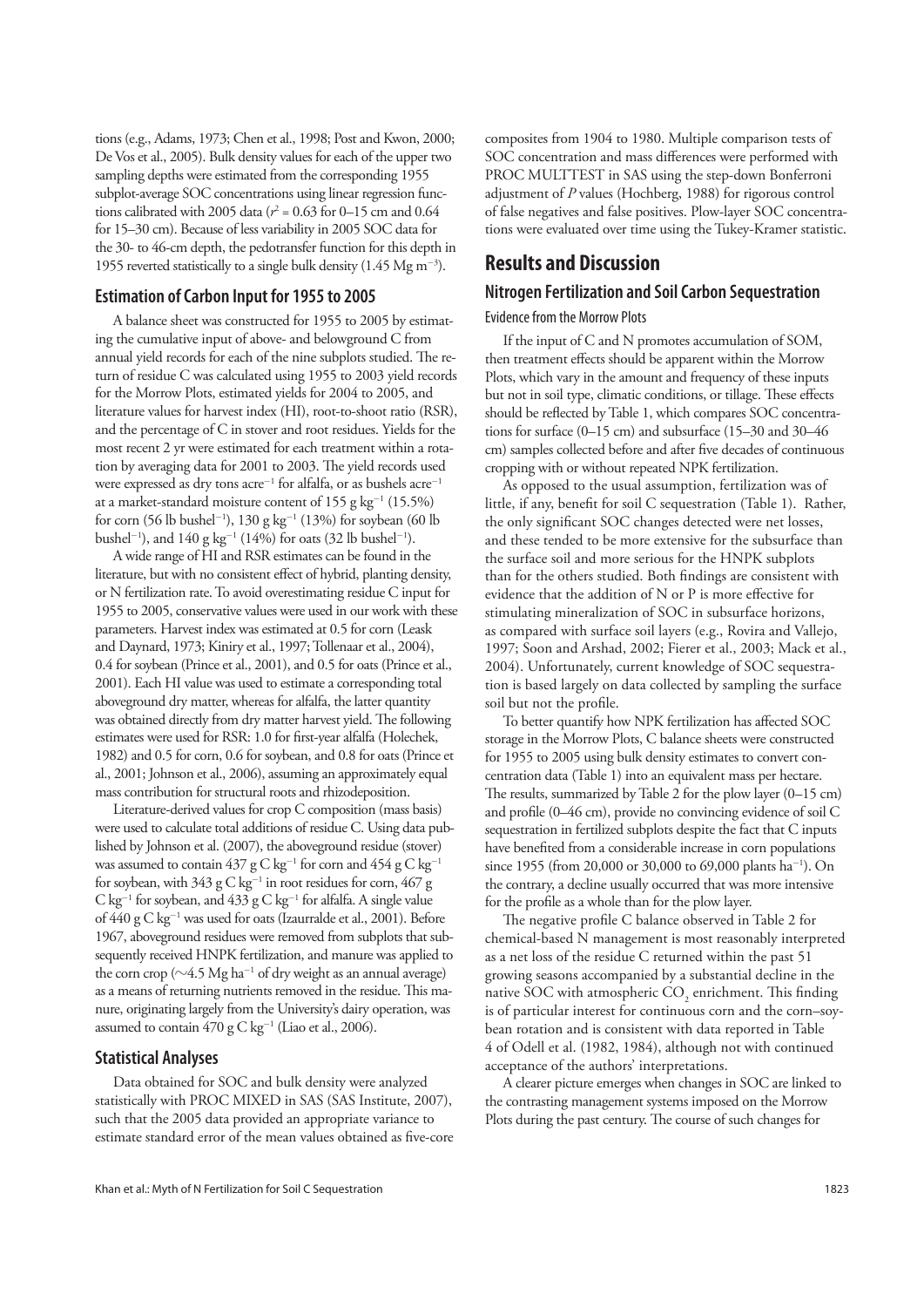Table 1. Effect of NPK fertilization on soil organic C concentrations **measured for the Morrow Plots between 1955 and 2005.**

|          |                      |           | Soil organic C§ |      |                      |             |  |  |
|----------|----------------------|-----------|-----------------|------|----------------------|-------------|--|--|
|          | Fertilizer Sampling  |           | 2005            |      | Net change in        |             |  |  |
|          | Rotation+ treatment‡ | depth     | 1955            | Mean | SD                   | 51 yr¶      |  |  |
|          |                      | cm        |                 |      | g kg <sup>-1</sup> - |             |  |  |
| $C-C$    | None                 | $0 - 15$  | 15.3            | 15.3 | 1.5                  | $\mathbf 0$ |  |  |
|          |                      | $15 - 30$ | 14.2#           | 13.0 | 0.8                  | $-1.2$      |  |  |
|          |                      | $30 - 46$ | 11.8            | 13.2 | 1.4                  | $+1.4$      |  |  |
|          | <b>NPK</b>           | $0 - 15$  | 15.3            | 16.4 | 1.0                  | $+1.1$      |  |  |
|          |                      | $15 - 30$ | 14.2#           | 15.5 | 1.1                  | $+1.3$      |  |  |
|          |                      | $30 - 46$ | 11.8            | 9.5  | 0.7                  | $-2.3*$     |  |  |
|          | <b>HNPK</b>          | $0 - 15$  | 19.5            | 18.2 | 0.2                  | $-1.3*$     |  |  |
|          |                      | $15 - 30$ | 19.1            | 17.1 | 0.1                  | $-2.0*$     |  |  |
|          |                      | $30 - 46$ | 16.2            | 12.2 | 1.5                  | $-4.0*$     |  |  |
| $C-O(S)$ | None                 | $0 - 15$  | 18.6            | 17.7 | 0.9                  | $-0.9$      |  |  |
|          |                      | $15 - 30$ | 18.7            | 16.1 | 0.7                  | $-2.6*$     |  |  |
|          |                      | $30 - 46$ | 16.2            | 14.8 | 1.6                  | $-1.4*$     |  |  |
|          | <b>NPK</b>           | $0 - 15$  | 18.6            | 18.7 | 0.8                  | $+0.1$      |  |  |
|          |                      | $15 - 30$ | 18.7            | 17.2 | 0.4                  | $-1.5*$     |  |  |
|          |                      | $30 - 46$ | 16.2            | 14.3 | 1.9                  | $-1.9*$     |  |  |
|          | <b>HNPK</b>          | $0 - 15$  | 22.9            | 18.1 | 0.6                  | $-4.8*$     |  |  |
|          |                      | $15 - 30$ | 20.4            | 16.4 | 0.8                  | $-4.0*$     |  |  |
|          |                      | $30 - 46$ | 15.2            | 11.5 | 1.7                  | $-3.7*$     |  |  |
| $C-O-H$  | None                 | $0 - 15$  | 20.7            | 21.0 | 0.7                  | $+0.3$      |  |  |
|          |                      | $15 - 30$ | 19.4            | 18.3 | 0.4                  | $-1.1*$     |  |  |
|          |                      | $30 - 46$ | 15.8            | 11.1 | 1.1                  | $-4.7*$     |  |  |
|          | <b>NPK</b>           | $0 - 15$  | 20.7            | 21.2 | 0.7                  | $+0.5$      |  |  |
|          |                      | $15 - 30$ | 19.4            | 19.8 | 0.9                  | $+0.4$      |  |  |
|          |                      | $30 - 46$ | 15.8            | 13.6 | 1.9                  | $-2.2$      |  |  |
|          | <b>HNPK</b>          | $0 - 15$  | 27.7            | 24.4 | 2.0                  | $-3.3$      |  |  |
|          |                      | $15 - 30$ | 25.0            | 20.5 | 1.4                  | $-4.5*$     |  |  |
|          |                      | $30 - 46$ | 18.9            | 13.0 | 2.7                  | $-5.9*$     |  |  |

 $*$  Significant at  $\alpha$  = 0.05 by the step-down Bonferroni procedure.

† C, corn; O, oats; S, soybean; H, alfalfa hay. Since 1967, the two-crop rotation has involved soybean instead of oats.

‡ NPK, NPK fertilization (168 [1955–1966] or 224 [since 1967] kg N ha-1 for corn, 28 kg N ha<sup>-1</sup> for oats) with no amendment before 1955; HNPK, high NPK fertilization (336 kg N ha<sup>-1</sup> for corn, 28 kg N ha<sup>-1</sup> for oats) since 1967, after manure, limestone, and rock phosphate application from 1904 to 1966.

§ Determined by the method of Mebius (1960). Standard deviation averaged 0.2 g kg<sup>-1</sup> for triplicate determinations of 1955 samples. **¶ Obtained by difference.** 

# Analyses were performed on a sample collected in 1953, representing the same management practiced in 1955.

the plow layer is shown in Fig. 2 for subplots currently receiving NPK fertilization, with (solid circles) or without (open circles) a history of manure, limestone, and rock phosphate usage. Before synthetic N fertilization, crop rotations with corn populations of 20,000 or 30,000 plants ha-1 showed considerable promise for sequestering soil C if accompanied by manuring that compensated for aboveground residue removal. The first decade of commercial fertilization brought a minor increase in soil C for previously unamended subplots, but this was followed by a decline despite dramatic escalation in the return of above- and belowground residues as corn populations were increased progressively to  $69,000$  plants ha<sup>-1</sup> by 2003. Since 1980, residue inputs to fertilized Morrow Plots under continuous corn or a corn–soybean rotation have generated at least 5.4  $MgC$  ha<sup>-1</sup> yr<sup>-1</sup>, proposed by

Larson et al. (1972) as a minimal requirement for SOC storage with conventional tillage. Yet Fig. 2 provides no evidence of an upward trend in SOC concentration during this period, which is consistent with several other studies conducted within the past 25 yr (e.g., Wander et al., 1994; Lesoing and Doran, 1997; Pikul et al., 2001; Wilts et al., 2004; Olson et al., 2005; Varvel, 2006).

The loss of SOC was more serious with the HNPK than the NPK treatment despite a similar residue C input as estimated in Table 2. This difference, which was clearly evident for the plow layer but even more dramatic for the profile, occurred despite fertilizer N inputs since 1967 that exceeded those of the NPK treatment, when averaged on an annual basis, by  $112 \text{ kg ha}^{-1}$  for continuous corn, 56 kg ha-1 for the corn–soybean rotation, and 37 kg ha-1 for the corn–oats–hay rotation. According to Table 1, the HNPK treatment substantially increased surface and subsurface C losses as compared with the NPK treatment.

Among the three HNPK subplots, the decline in SOC was much more extensive for the two rotations than for continuous corn, despite a lower frequency of N fertilization. This finding demonstrates the value of a greater input of highly carbonaceous corn residue for reducing microbial use of SOC and emphasizes the importance of fertilizer N management if corn stover is to be harvested for bioenergy production. Special attention is also warranted for the corn–soybean rotation that now dominates the USA Corn Belt, in that C accumulation from manuring before introduction of the HNPK treatment had disappeared within the plow layer by 2005 (Fig. 2), with substantially greater profile  $C$  depletion than for the NPK subplot in this rotation (Table 2). This finding is consistent with previous reports of SOC decline when soils are managed for corn and soybean production (Varvel, 1994, 2006; Peters et al., 1997; Pikul et al., 2001; Olson et al., 2005).

The foregoing observations fully support the value of N fertilization at either rate studied for increasing biomass production but not for sequestering SOC. This disparity would be expected if fertilizer N enhances the activities of heterotrophic soil microorganisms in using C derived from crop residues or SOM. Such an effect was recognized long before the modern era of synthetic N fertilizers (e.g., Starkey, 1924; White, 1927; Waksman and Tenney, 1928) and has been verified more recently in several laboratory and field investigations (Gusser, 1970; Tóth, 1977; Reinertsen et al., 1984; Janzen and Kucey, 1988; Green et al., 1995; Vigil and Sparks, 1995; Soon and Arshad, 2002; Fierer et al., 2003; Conde et al., 2005).

#### Evidence from Other Studies

If N fertilization can have a negative effect on soil C sequestration, the same trend observed for the Morrow Plots should be readily evident from data collected in field studies elsewhere. Such evidence is common in the scientific literature but has seldom been acknowledged, perhaps because N fertilizer practices have been predicated largely on short-term economic gain rather than longterm sustainability. Within the USA Corn Belt, fertilizer N has often been found to increase biomass production while being of little benefit to soil C sequestration, according to studies conducted with various tillage systems in Indiana (Barber, 1979), Iowa (Russell et al., 2005), Kansas (Dodge and Jones, 1948), Kentucky (Blevins et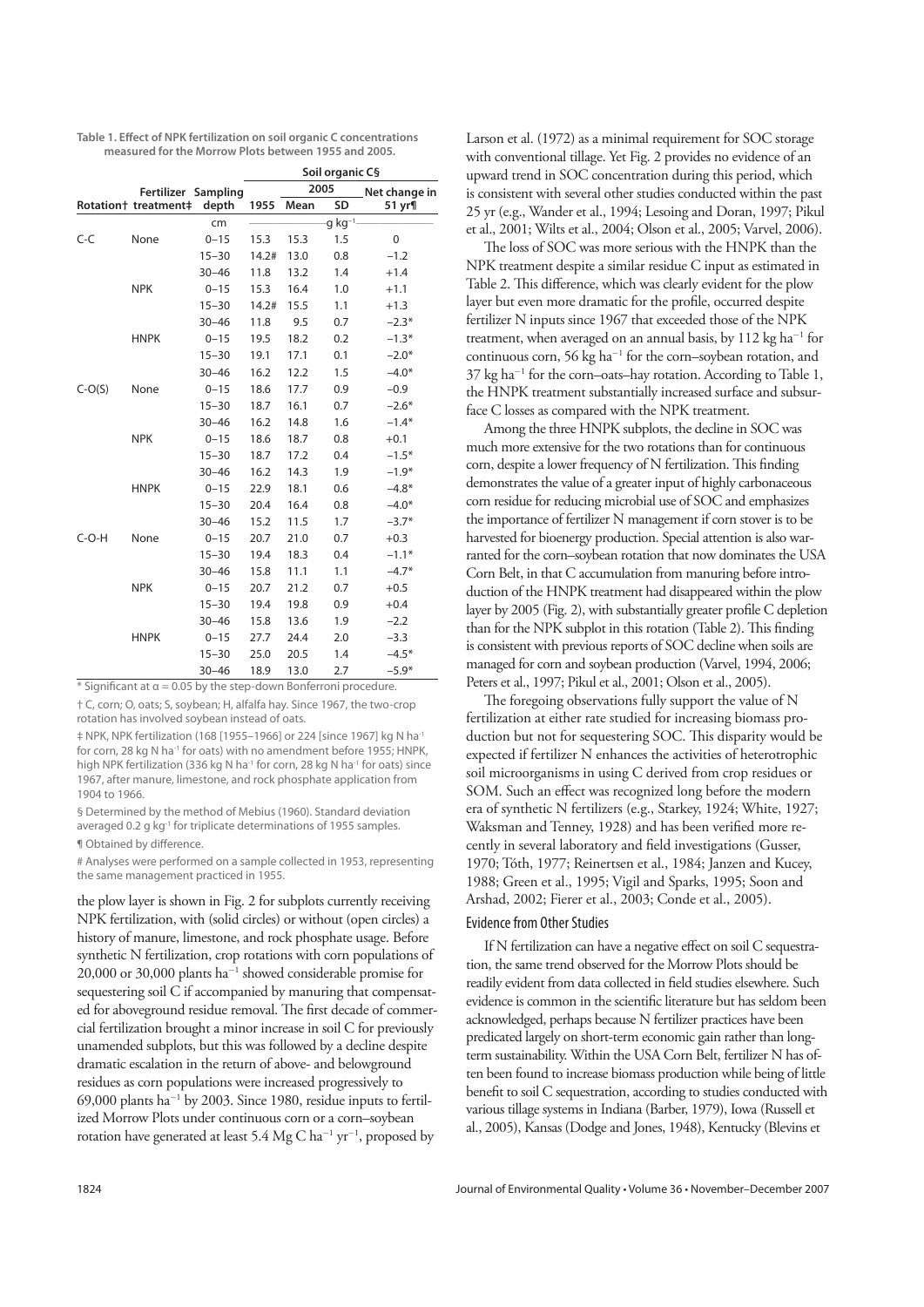|                  |                        |                     |                  | Soil organic C§ |                      |       |                   | Net change in soil C |                      |
|------------------|------------------------|---------------------|------------------|-----------------|----------------------|-------|-------------------|----------------------|----------------------|
|                  | Fertilizer             | <b>Fertilizer N</b> | <b>Residue C</b> |                 | 0-15 cm (plow layer) |       | 0-46 cm (profile) |                      | storage after 51 yr¶ |
| <b>Rotation+</b> | treatment <sup>+</sup> | input               | input‡           | 1955            | 2005                 | 1955  | 2005              | $0-15$ cm            | $0-46$ cm            |
|                  |                        |                     |                  |                 | $-Mq$ ha $^{-1}$     |       |                   |                      |                      |
| $C-C$            | None                   | $\mathbf 0$         | 81               | 34.7            | 34.0                 | 94.3  | 98.0              | $-0.7$               | $+3.7$               |
|                  | <b>NPK</b>             | 10.8                | 276              | 34.7            | 36.9                 | 94.3  | 94.0              | $+2.2$               | $-0.3$               |
|                  | <b>HNPK</b>            | 13.1                | 277              | 42.0            | 41.7                 | 119.6 | 108.9             | $-0.3$               | $-10.7*$             |
| $C-O(S)$         | None                   | $\mathbf 0$         | 135              | 40.5            | 40.4                 | 117.5 | 111.9             | $-0.1$               | $-5.6$               |
|                  | <b>NPK</b>             | 5.7                 | 248              | 40.5            | 40.2                 | 117.5 | 112.3             | $-0.3$               | $-5.2$               |
|                  | <b>HNPK</b>            | 6.7                 | 253              | 47.3            | 40.1                 | 124.6 | 102.7             | $-7.2*$              | $-21.9*$             |
| $C-O-H$          | None                   | $\mathbf 0$         | 92               | 43.9            | 44.5                 | 121.2 | 109.8             | $+0.6$               | $-11.4*$             |
|                  | <b>NPK</b>             | 4.1                 | 203              | 43.9            | 44.9                 | 121.2 | 116.4             | $+1.0$               | $-4.8$               |
|                  | <b>HNPK</b>            | 4.7                 | 221              | 53.7            | 50.3                 | 145.0 | 121.8             | $-3.4$               | $-23.2*$             |

Table 2. Effect of NPK fertilization on organic C storage in the Morrow Plots between 1955 and 2005.

 $*$  Significant at  $\alpha$  = 0.05 by the step-down Bonferroni procedure.

† C, corn; O, oats; S, soybean; H, alfalfa hay. Since 1967, the two-crop rotation has involved soybean instead of oats. NPK, NPK fertilization (168 [1955– 1966] or 224 [since 1967] kg N ha<sup>-1</sup> for corn, 28 kg N ha<sup>-1</sup> for oats) with no amendment before 1955; HNPK, high NPK fertilization (336 kg N ha<sup>-1</sup> for corn, 28 kg N ha<sup>-1</sup> for oats) since 1967, after manure, limestone, and rock phosphate application from 1904 to 1966.

‡ Estimated from yield records using published values for HI, RSR, and stover and root C concentrations (for details, see Materials and Methods). Values for HNPK include manure C inputs estimated for 1955–1966.

§ Organic C data reported in Table 1 were converted to soil C mass per hectare using bulk density data collected after the 2005 growing season. *¶* Obtained by difference.

al., 1983), Michigan (Vitosh et al., 1997), Minnesota (Reicosky et al., 2002), Missouri (Smith, 1942), Nebraska (Lesoing and Doran, 1997), North Dakota (Black and Tanaka, 1997), South Dakota (Pikul et al., 2001), and Wisconsin (Motavalli et al., 1992). The same trend has been documented more widely not only for corn (Gusser, 1970; Bloom et al., 1982; Huggins and Fuchs, 1997; Peters et al., 1997; Vanotti et al., 1997; Liang et al., 1998; Clapp et al., 2000; Brye et al., 2002; Wilts et al., 2004) but also for wheat (*Triticum aestivum* L.) (Dyer, 1902; White, 1927; Rasmussen et al., 1980; Campbell et al., 1991; Jenkinson, 1991; Campbell and Zentner, 1993, 1997; Rasmussen and Parton, 1994; Dalal et al., 1995; Nyborg et al., 1995; Rasmussen and Smiley, 1997; Potter et al., 1998; Izaurralde et al., 2001; Halvorson et al., 2002; Follett et al., 2005; Machado et al., 2006), barley (*Hordeum vulgare* L.) (Jenkinson and Johnston, 1977; Johnston, 1997; Machado et al., 2006), rice (*Oryza sativa* L.) (Lal, 1986), cotton (*Gossypium hirsutum* L.) (Cope et al., 1958; Sainju et al., 2005), various mixed cropping systems (Draycott et al., 1978; Christensen and Johnston, 1997; Potter et al., 1998; Sainju et al., 2002, 2006), and pine plantations (Harding and Jokela, 1994; Leggett and Kelting, 2006).

In contrast to the foregoing evidence, reports that N fertilization can increase SOC sequestration are by no means uncommon in the literature. Typically, such findings do not meet the fundamental requirement for baseline data in assessing SOC changes over time (e.g., Jenkinson, 1991; Campbell et al., 2000; Vanden-Bygaart and Angers, 2006) but rely on a comparison relative to an unfertilized control (e.g., Larson et al., 1972; Havlin et al., 1990; Malhi et al., 1997, 2002; Solberg et al., 1997; Dormaar and Carefoot, 1998; Raun et al., 1998; Nyborg et al., 1999; Liebig et al., 2002). The same erroneous conclusion could be reached if this approach were applied to the 2005 data reported in Table 2 because soil C content was often greater for fertilized than unfertilized subplots. Misinterpretations can also arise when (i) inorganic fertilizer inputs are confounded by current or previous manure practices (e.g., Liang and MacKenzie, 1992; Darmody and Peck, 1997), (ii)

SOC data represent only a very limited depth of surface soil (e.g., Varvel, 1994; Solberg et al., 1997), or (iii) the study period is in-



**Fig. 2. A century of changes in organic C concentrations for the plow layer in Morrow Plots cropped to continuous corn [C-C], a corn–oats (1876–1966) or corn–soybean (since 1967) rotation [C-O(S)], or a corn–oats–alfalfa hay rotation [C-O-H]. Open circles represent NB subplots with fertilizer and aboveground residue inputs beginning in 1955. Solid circles represent SA subplots with manure, limestone, and rock phosphate inputs before 1967, subsequently replaced by high NPK fertilization and aboveground residue return. Shaded boxes indicate the introduction of NPK fertilization. Triplicate analyses for organic C were performed by the method of Mebius**  (1960). Using the Tukey-Kramer statistic at  $\alpha$  = 0.05, significant differences must exceed 2.5 g kg<sup>-1</sup> within a time series and **2.9 g kg-1 for comparison of individual values within a chart.**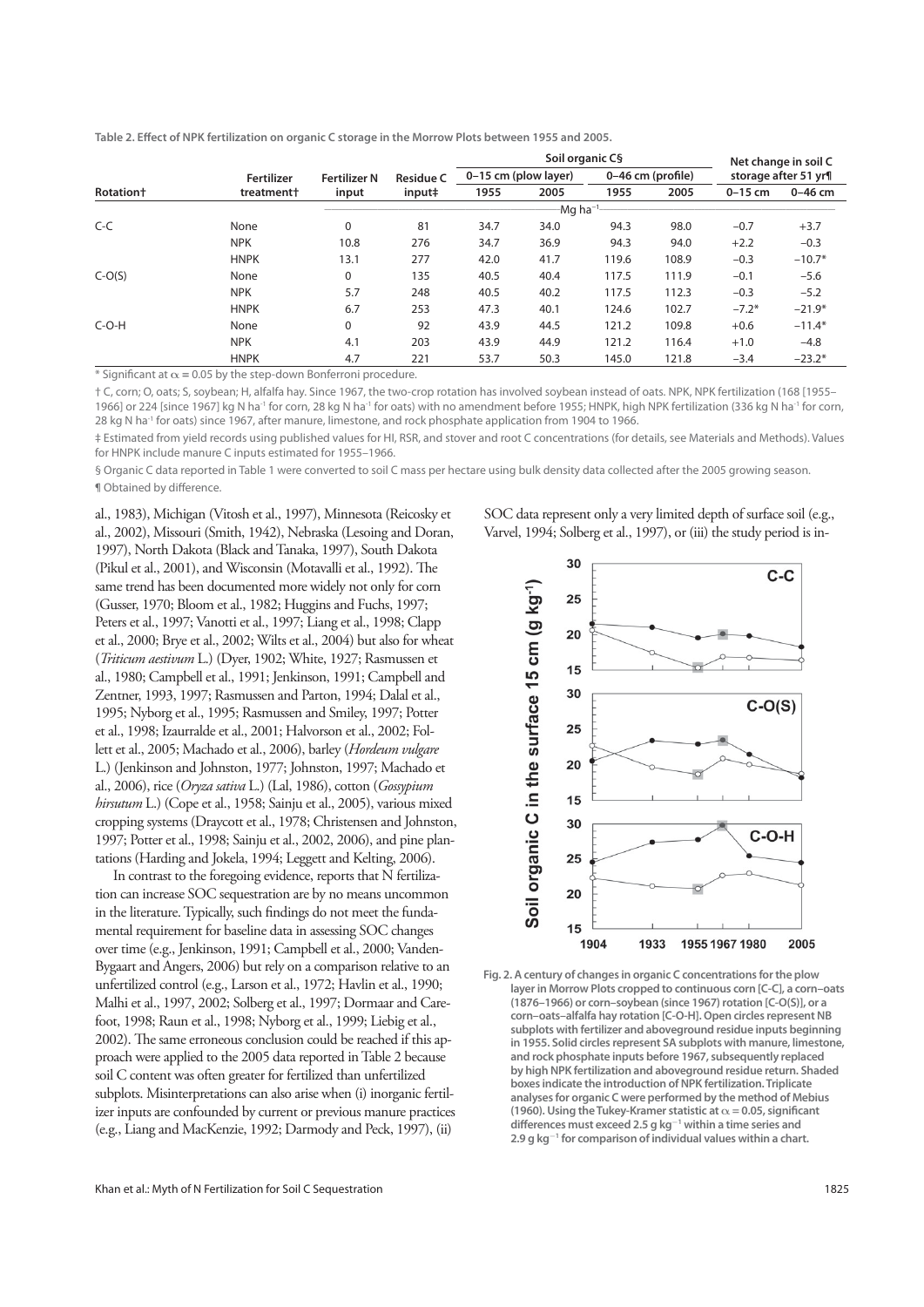adequate for detecting SOC changes (e.g., Liang and MacKenzie, 1992; Varvel, 1994; Dormaar and Carefoot, 1998). Moreover, N fertilization can have a positive effect on SOC sequestration if acidity generated during  $\mathrm{NH}_4^+$  oxidation is not controlled, thereby impeding C decomposition (e.g., Fog, 1988; McAndrew and Malhi, 1992; Ismail et al., 1994; Malhi et al., 1997; Vanotti et al., 1997).

Among field studies involving synthetic N fertilization and reporting baseline data, the usual finding has been a decrease over time in SOC storage. This is apparent from Table 3, which summarizes relevant data sets representing a wide variety of cropping systems, tillage practices, and geographic regions. The major exceptions occurred in experiments with continuous corn or wheat at Sanborn Field in Missouri reported by Buyanovsky and Wagner (1998). In their work, sequestration was more extensive with no-till than with conventional tillage, as is consistent with average estimates of at least  $0.5 \text{ Mg C} \, \text{ha}^{-1} \, \text{yr}^{-1}$  after conversion of conventional tillage to no-till (e.g., Lal et al., 1999; West and Post, 2002). Such estimates may be questioned in view of the SOC decreases observed for no-till when sampling has been done to a depth of at least 30 cm (see Table 3), which was identified as a major concern in a recent commentary by Baker et al. (2007). Also in doubt is the feasibility of using no-till residues as a bioenergy feedstock for ethanol production, a concept currently being advocated in preference to other tillage systems that are less effective for erosion control (Graham et al., 2007). This strategy may be a source of short-term economic gain for producers, but there are implications for long-term soil deterioration because residue removal would accelerate SOC oxidation, particularly with heavy N fertilization. The likely impact is evident from Table 3; SOC losses were of greater magnitude when corn was grown for silage as opposed to grain production.

#### The Yield-Based Paradigm

With growing dependence on synthetic N fertilizers during the past 60 yr, the assertion has often been made that these inputs are a positive factor in maintaining or increasing SOM because higher yields enhance the input of crop residues (e.g., Parker, 1946; Lee and Bray, 1949; Lyon et al., 1952; Melsted, 1954; Tisdale and Nelson, 1956; Aldrich, 1980; Odell et al., 1984; Tate, 1987; Reetz et al., 1989; Mitchell et al., 1991; Lal et al., 1999; Wolf, 1999; Brady and Weil, 2002; Havlin et al., 2005; Dobermann et al., 2005). Yield-based recommendations in common use for corn production during the past three decades rely on the premise that fertilization, rather than indigenous soil N availability, is the major source for crop uptake. Yet this premise is inconsistent with considerable evidence from 15N-tracer investigations that plant uptake is generally more extensive for soil than fertilizer N when corn is grown to maturity with typical or even excessive fertilization (e.g., IAEA, 1970; Chichester and Smith, 1978; Bigeriego et al., 1979; Gerwing et al., 1979; Olson, 1980; Kitur et al., 1984; Blackmer and Sanchez, 1988; Timmons and Cruse, 1990; Balabane and Balesdent, 1992; Reddy and Reddy, 1993; Torbert et al., 1993; Jokela and Randall, 1997; Tran et al., 1997; Omay et al., 1998; Stevens et al., 2005). Such evidence is substantiated by on-farm N-response studies because there is often a limited difference,

if any, between fertilized and unfertilized (check) plot yields (e.g., IAEA, 1970; Bundy and Malone, 1988; Blackmer et al., 1989, 1992; Fox et al., 1989; Meisinger et al., 1992; Schmitt and Randall, 1994; Brown, 1996; Khan et al., 2001; Mulvaney et al., 2001, 2006; Lory and Scharf, 2003), nor is there a meaningful correlation ( $r^2$  < 0.02) between economically optimum yield and N rate (Khan et al., 2001; Lory and Scharf, 2003; Mulvaney et al., 2006). Regardless, yield-based recommendations have remained an important aspect of current fertilizer N management for corn production in and beyond the USA Corn Belt (e.g., Hoeft and Peck, 2002; McFarland et al., 2005). In 102 N-response experiments conducted on farmer fields in Illinois, Mulvaney et al. (2006) found that these recommendations averaged 154 kg ha<sup>-1</sup> as compared with a mean value of 90 kg ha<sup>-1</sup> for the economically optimum N rate.

## **Importance of Nitrogen Fertilizer Management for Soil Carbon Sequestration**

## Excessive Fertilization with Yield-Based Nitrogen Recommendations

The dramatic increase in corn yields for NPK-fertilized Morrow Plots is closely correlated  $(r = 0.89***)$  with Illinois statewide average data (Aref and Wander, 1998). Both can be attributed to several interacting factors in addition to N fertilization, particularly improved hybrids, herbicide usage, and high plant populations (Cardwell, 1982). With yieldbased N management, all of these factors promote consumption of N fertilizers, which have often been advocated as insurance against the most common nutrient limitation. So convincing has this rationale been that in the state of Illinois the input of fertilizer N had surpassed grain N removal by 1966, and this disparity has been a common occurrence in subsequent decades, providing a surplus of almost 50% on average (Fig. 3). The extent of overfertilization has been far more serious because grain N originates largely from the soil rather than fertilizer according to numerous <sup>15</sup>N-tracer investigations cited previously, and particularly so in the case of highly productive Mollisols. The finding that SOC storage tends to be limited for such soils (e.g., Campbell et al., 1997; Janzen et al., 1997) is consistent with the dramatic SOC decline that occurred when the HNPK treatment was applied to the most fertile soils in the Morrow Plots (see Tables 1 and 2 and Fig. 2), and with a recent series of onfarm studies by VandenBygaart et al. (2002) documenting a net loss of SOC for high-yielding no-till sites under a cornsoybean-wheat rotation in eastern Canada.

More widespread use of excessive fertilizer N is documented for the USA Corn Belt by Table 4, which estimates the magnitude and cost (at  $$0.388 \text{ kg}^{-1}$  N) of overfertilization and also estimates  $\mathrm{CO}_2$  emissions associated with manufacture and transport of the excess N  $(1.2 \text{ Mg C Mg}^{-1} \text{ N})$ . A clear pattern exists: N application exceeds grain N removal, except in the case of Wisconsin, where fertilizer N consumption is reduced by extensive use of forage legumes and manure. The same pattern applies when corn was grown on the Morrow Plots, in that fertilizer N inputs exceeded grain N removal by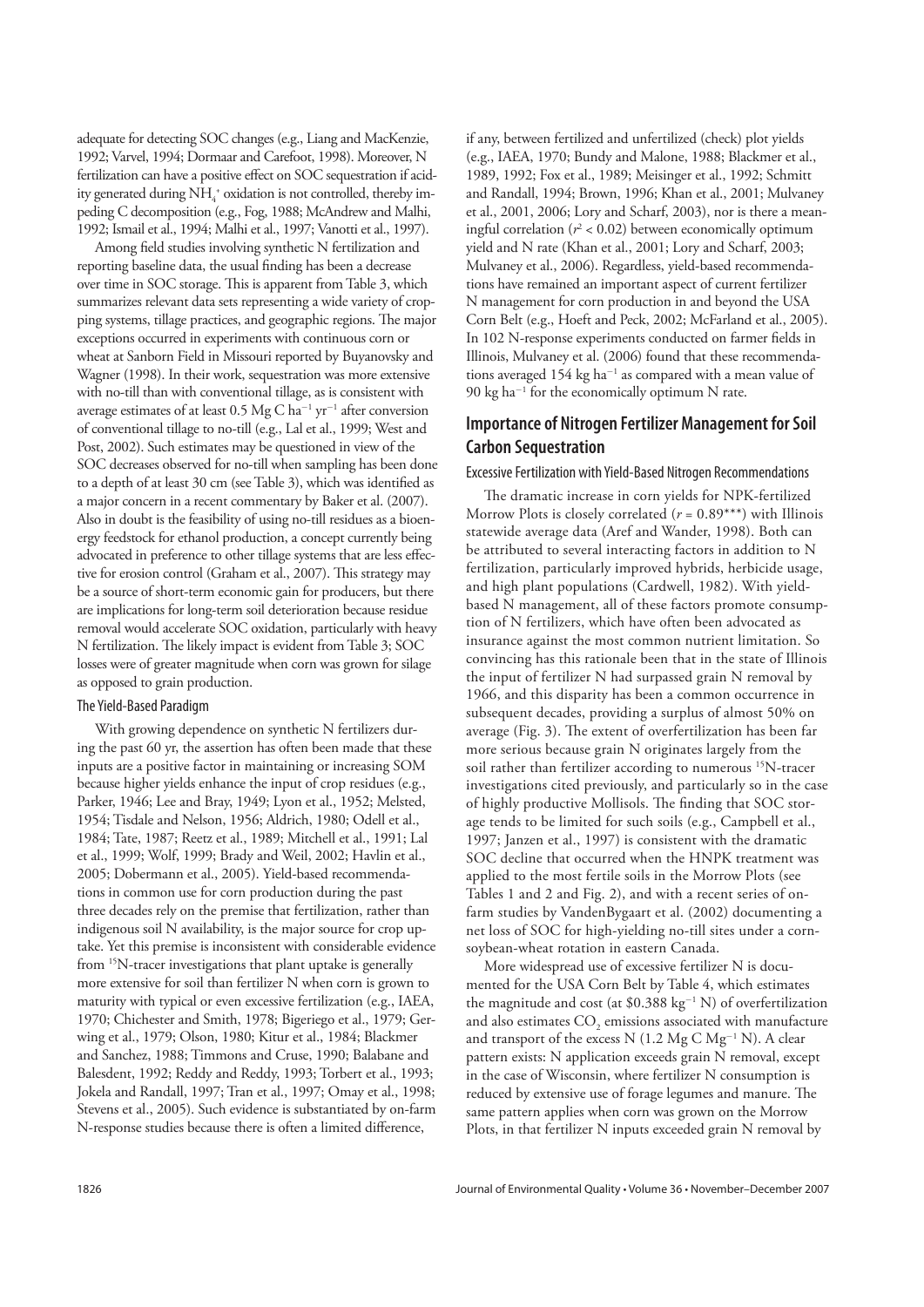|                     | Cropping           |                     | <b>Fertilizer N</b>   | Sampling |           | Soil organic C       |            |                                   |
|---------------------|--------------------|---------------------|-----------------------|----------|-----------|----------------------|------------|-----------------------------------|
| Location            | system‡            | <b>Study period</b> | rate§                 | depth    | Initial   | Final                | Net change | Reference(s)                      |
|                     |                    |                     | $kq$ ha <sup>-1</sup> | cm       |           | -Mg ha <sup>-1</sup> |            |                                   |
| <b>USA</b>          |                    |                     |                       |          |           |                      |            |                                   |
| Alabama             | $C-Ct$             | 1926-1942           | 58                    | 17       | 5(8)      | 5(4)                 | $-0(4)$    | Cope et al. (1958)                |
| Illinois            | $C-S(NT)$          | 1989-2000           | 218                   | 75       | 52.1      | 47.0                 | $-5.1$     | Olson et al. (2005)               |
|                     | $C-S(CP)$          | 1989-2000           | 218                   | 75       | 51.9      | 43.7                 | $-8.2$     |                                   |
|                     | $C-S(MP)$          | 1989-2000           | 218                   | 75       | 51.4      | 37.7                 | $-13.7$    |                                   |
| lowa                | $C-C$              | 1957-1991           | 200                   | 15       | 28.6¶     | 25.7                 | $-2.9$     | Robinson et al. (1996)            |
|                     | $C-S$              | 1957-1991           | 200                   | 15       | 28.1¶     | 23.7                 | $-4.4$     |                                   |
| Kansas              | W-W                | 1915-1946           | 16                    | 18       | 17.2      | 12.9¶                | $-4.3$     | Dodge and Jones (1948)            |
| Michigan            | $C-S$              | 1972-1991           | 179                   | 25       | $9.3$ 1#  | $7.6$ ¶#             | $-1.7$ ¶#  | Vitosh et al. (1997)              |
|                     | $C_{c}$ -S         | 1972-1991           | 179                   | 25       | $9.7$ 1#  | $6.3$ 1#             | $-3.4$     |                                   |
| Minnesota           | $C-C$ (MP)         | 1965-1978           | 83                    | 20       | 25.8¶     | 25.8¶                | 0¶         | Bloom et al. (1982) <sup>++</sup> |
|                     |                    |                     | 166                   | 20       | 24.4¶     | 24.9¶                | $+0.5$     |                                   |
|                     | $Cs-Cs$ (MP)       | 1965-1978           | 83                    | 20       | 26.3¶     | 22.5                 | $-3.8$     |                                   |
|                     |                    |                     | 166                   | 20       | 24.7¶     | 23.7                 | $-1.0$     |                                   |
|                     | $C-C(NT)$          | 1980-1991           | 200                   | 30       | 94(3)     | 91(2)                | $-3(1)$    | Clapp et al. (2000)##             |
|                     | $C-C$ (MP)         | 1980-1991           | 200                   | 30       | 103(9)    | 102(2)               | $-1(7)$    |                                   |
|                     | $C-C$ (MP)         | 1965-1995           | 83                    | 30       | 88.0      | 76.2                 | $-11.8$    | Wilts et al. (2004)++             |
|                     |                    |                     | 166                   | 30       | 96.0      | 79.6                 | $-16.4$    |                                   |
|                     | $C_{s}-C_{s}$ (MP) | 1965-1995           | 83                    | 30       | 103.3     | 81.4                 | $-21.9$    |                                   |
|                     |                    |                     | 166                   | 30       | 99.7      | 79.2                 | $-20.5$    |                                   |
| Missouri            | $C-C(NT)$          | 1963-1988           | 112                   | 20       | 26.7      | 37.9                 | $+11.1$    | Buyanovsky and Wagner (1998)      |
|                     | $C-C$ (MP)         | 1963-1988           | 112                   | 20       | 24.9      | 32.5                 | $+7.6$     |                                   |
|                     | W-W                | 1963-1988           | 37                    | 20       | 27.2      | 36.0                 | $+8.8$     |                                   |
| Nebraska            | $C-C$              | 1980-1990           | 93                    | 15       | 19.1¶     | 17.1                 | $-2.0$     | Lesoing and Doran (1997)          |
|                     | $W-F(NT)$          | 1969-1996           | 45                    | 30       | 45.0      | 33.3                 | $-11.7$    | Doran et al. (1998)               |
|                     | $W-F(MP)$          | 1969-1996           | 45                    | 30       | 45.0      | 30.6                 | $-14.4$    |                                   |
|                     | $C-C$              | 1984-2002           | 90                    | 30       | 54.5      | 49.5                 | $-5.0$     | <b>Varvel (2006)</b>              |
|                     |                    |                     | 180                   | 30       | 54.5      | 51.6                 | $-2.9$     |                                   |
|                     | $C-S$              | 1984-2002           | 90                    | 30       | 56.0      | 52.9                 | $-3.1$     |                                   |
|                     |                    |                     | 180                   | 30       | 56.0      | 53.1                 | $-2.9$     |                                   |
| North Dakota        | $W-F(NT)$          | 1985-1991           | 45                    | 61       | 12.6¶     | 10.8¶                | $-1.8$     | Black and Tanaka (1997)           |
| Oregon              | W-F                | 1932-1986           | 45                    | 30       | 49.9      | 41.4                 | $-8.5$     | Rasmussen and Parton (1994)       |
|                     |                    |                     | 90                    |          | 48.8      |                      | $-6.9$     |                                   |
|                     | $C-S$              |                     |                       | 30       |           | 41.9                 |            |                                   |
| Pennsylvania        |                    | 1981-1990           | 146                   | 10       | 22.3¶     | 21.3                 | $-1.0$     | Wander et al. (1994)              |
| South Dakota        | $C-C, C-S$         | 1989-2000           | 53                    | 15       | 19.3¶     | 18.3¶                | $-1.0$     | Pikul et al. (2001)               |
|                     |                    |                     | 111                   | 15       | 19.0¶     | 17.8¶                | $-1.29$    |                                   |
| Wisconsin           | $C-C$              | 1967-1989           | $56 - 84$             | 20       | 16.1      | 12.2                 | $-3.9$     | Vanotti et al. (1997)             |
|                     |                    |                     | 112-168               | 20       | 16.1      | 13.6¶                | $-2.5$     |                                   |
|                     |                    |                     | 224-336               | 20       | 16.1      | 13.3                 | $-2.8$     |                                   |
|                     | $C-C(NT, CP)$      | 1995-1999           | 180                   | 120      | 192       | 153                  | $-39$      | Brye et al. (2002)                |
| Australia<br>Canada | W-F                | 1965-1990           | $45 - 120$            | 15       | 11.4      | 9.6                  | $-1.8$     | Crocker and Holford (1996)        |
| Alberta             | W-F                | 1938-1990           | 56                    | 15       | 13.2      | 107¶                 | $-2.5$     | Izaurralde et al. (2001)          |
| Saskatchewan        | W-W                | 1976-1990           | 30                    | 15       | 37(0)     | 30(3)                | $-6(7)$    | Campbell and Zentner (1993, 1997) |
| Denmark             | Cereal             | 1923-1992           | $72 - 100$            | 20       | 17(2)     | 14(3)                | $-2(9)$ ¶  | Christensen (1996)                |
| England             | B-B                | 1882-1975           | 48                    | 23       | 28.3      | 25.2                 | $-3.1$     | Jenkinson and Johnston (1977)     |
|                     | W-W                | 188(1)-1980         | 144                   | 23       | 37(4)     | 32(2)                | $-5(2)$    | Jenkinson (1991)                  |
|                     | Cereal             | 1929-1992           | $70 - 100$            | 20       | 16(7)     | 14(2)                | $-2(5)$ ¶  | Christensen and Johnston (1997)   |
|                     |                    |                     | $105 - 150$           | 20       | $17(7)$ ¶ | $14(1)$ ¶            | $-3(6)$ ¶  |                                   |
|                     |                    | $188(8)-196(5)$     | 48                    | 20       | 13 (9)    | 6(9)                 | $-7(0)$ ¶  |                                   |

**Table 3. Changes reported in soil organic C storage relative to baseline data, from cropping experiments with N fertilization.†**

† Owing to a lack of yield data in several of the studies cited, N fertilizer eff ects on residue C input have not been estimated. Parentheses indicate uncertainty in estimating data reported in figures.

‡ C, corn; Ct, cotton; S, soybean; NT, no-tillage; CP, chisel plow; MP, moldboard plow; W, wheat; Cs, corn harvested for silage; F, fallow; B, barley.

§ For rotations, the N rate reported is for the first crop listed (both crops for C-Ct).

¶ Values expressed as g kg-1.

# Values reported as a mean from two treatments differing in P and K fertilization.

†† The same site was studied by Bloom et al. (1982) and by Wilts et al. (2004).

## A marked increase in soil organic C, reported for 0-15 cm with no-till between 1991 and 1993, was not reflected in the authors' discussion or conclusions, and hence is not represented by the values cited. By including 1993, the net change is +12.8 Mg ha<sup>-1</sup> for NT and -7.3 Mg ha<sup>-1</sup> for NT and ha<sup>-1</sup> for MP.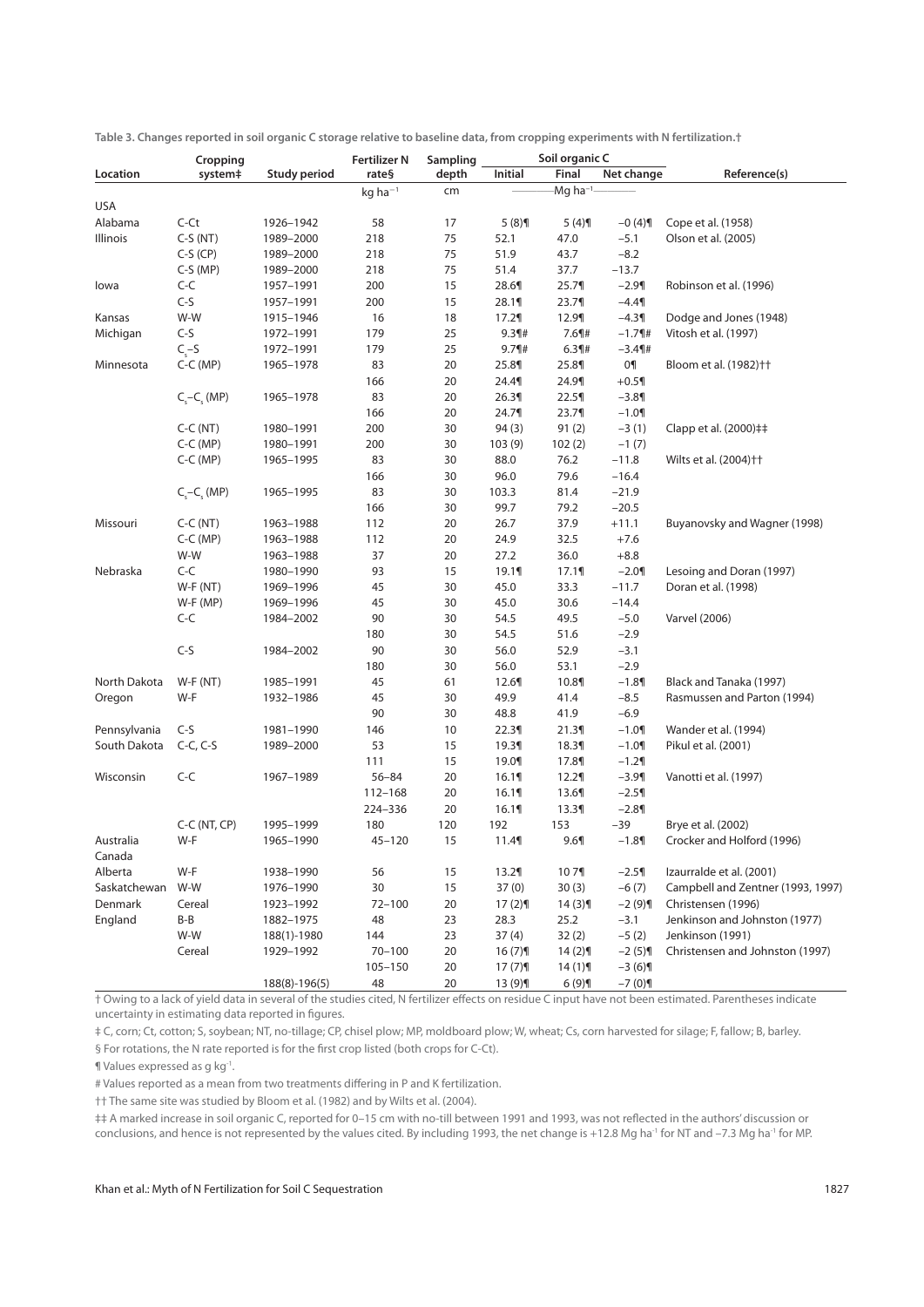

**Fig. 3. Illinois data for fertilizer N input (open square) (Brown, 1955–1963; Illinois Department of Agriculture, 1964–2005) and grain N removal (solid circle) in corn, wheat, oats, barley, and rye (***Secale cereale* **L.), calculated as a 5-yr moving average. Grain N removal was estimated using on-line data (USDA, 2007) for hectares harvested and mean yield (Mg ha-1 ), and grain N concentration calculated from textbook values for crude protein (Martin et al., 1976), assuming 175 (wheat) or 160 (all other crops) g N kg-<sup>1</sup> protein.**

a factor of 1.6 to 2.0 for the NPK treatment, whereas a 2.4 to 2.9-fold difference existed for the HNPK treatment.

Further examination of Table 4 reveals a distinct difference between the two adjacent states that rank highest in corn production, in that Iowa produces more grain with lower fertilizer N usage as compared with Illinois. This difference, reflected in a sixfold reduction in the cost and C emission of excess fertil-

**Table 4. Relationship of annual N fertilization to N removal in corn grain during 1994–2001 for 12 states that largely comprise the USA Corn Belt.**

|                        | Fertilizer N | <b>Grain N</b>      | <b>Excess fertilizer N</b> |                 |                  |  |  |
|------------------------|--------------|---------------------|----------------------------|-----------------|------------------|--|--|
| <b>State</b>           | input†       |                     | removal‡ Magnitude§        |                 | Cost¶ Cemission# |  |  |
|                        |              | $-Mq \times 10^{3}$ |                            | $5 \times 10^6$ | $Mq \times 10^3$ |  |  |
| <b>Illinois</b>        | 768.6        | 569.1               | 199.5                      | 77.4            | 239.4            |  |  |
| Indiana                | 377.2        | 285.0               | 92.2                       | 35.8            | 110.6            |  |  |
| lowa                   | 671.7        | 641.8               | 29.9                       | 11.6            | 35.9             |  |  |
| Kansas††               | 198.9        | 140.8               | 58.1                       | 22.5            | 69.7             |  |  |
| Kentucky <sup>++</sup> | 92.1         | 51.4                | 40.7                       | 15.8            | 48.8             |  |  |
| Michigan               | 120.9        | 90.1                | 30.8                       | 12.0            | 37.0             |  |  |
| Minnesota              | 346.5        | 337.0               | 9.5                        | 3.7             | 11.4             |  |  |
| Missouri               | 178.2        | 112.2               | 66.0                       | 25.6            | 79.2             |  |  |
| Nebraska               | 527.4        | 418.6               | 108.8                      | 42.2            | 130.6            |  |  |
| Ohio                   | 246.0        | 161.2               | 84.8                       | 33.0            | 101.8            |  |  |
| South Dakota           | 146.1        | 134.7               | 11.4                       | 4.4             | 13.7             |  |  |
| Wisconsin              | 139.1        | 142.4               | $-3.3$                     | $-1.2$          | $-4.0$           |  |  |

† As reported in USDA (2007).

‡ Estimated as the product of total corn production for the area harvested (USDA, 2007) and grain N concentration calculated as 93 g crude protein kg<sup>-1</sup> (Martin et al., 1976) divided by 6.25

§ Obtained as the difference, fertilizer N input - grain N removal. Values reported have not been adjusted to account for corn uptake of N derived from soil or previous crop residue nor to account for non-corn uptake of residual fertilizer N.

 $\P$  Calculated using the mean price of anhydrous NH<sub>3</sub> for 1995–2001 (USDA, 2007).

# Estimated by assuming a value of 1.2 Mg C Mg<sup>-1</sup> N (Schlesinger, 2000) for estimation of CO $_{_2}$  emissions during manufacture and transport of excess fertilizer N.

†† Data reported as a mean of 6 crop-years (1995, 1996, 1998, 1999, 2000, 2001) rather than for the entire 8-yr period specified.

izer N, may be attributed to education programs implemented in Iowa during the 1990s that advocated lower N rates with spring soil testing for  $NO_3^-$  (Blackmer et al., 1997).

#### Potential Value of Soil-Based Nitrogen Management

If the potential benefits of N fertilizers are to be fully realized, applications must be adequate but not excessive, so as to maximize the economic profitability of crop production while minimizing microbial oxidation of residue C and native SOC. This strategy merits serious consideration because soils hold more than twice as much C as the atmosphere, and even a minor change in terrestrial  $\mathrm{CO}_2$  balance could have a significant global impact (Powlson, 2005). Moreover, fertilization beyond crop N requirement contributes to anthropogenic production of  $N_2O$ , a potent greenhouse gas that has generated concern because of adverse implications for stratospheric ozone (McSwiney and Robertson, 2005). There are other environmental incentives because excessive fertilizer N promotes  $NO_3^-$  pollution of ground and surface waters.

A substantial reduction in fertilizer N usage can be achieved by accounting for the soil's capacity to supply plant-available N through mineralization. Soil  $\mathrm{NO_3^-}$  testing has been used with some success to identify sites where corn is nonresponsive to N fertilization (Magdoff et al., 1984; Bundy and Malone, 1988; Blackmer et al., 1989, 1992; Fox et al., 1989; Roth and Fox, 1990; Meisinger et al., 1992; Bundy and Meisinger, 1994; Schmitt and Randall, 1994), although test values are prone to extensive fluctuations in time and space due to numerous N-cycle processes that affect soil  $\mathrm{NO}_3^-$  concentrations. Recent work suggests that nonresponsive sites can be identified with greater reliability on the basis of alkalilabile organic N, a less dynamic form of soil N that can be estimated with the Illinois soil N test (ISNT) (Khan et al., 2001). In 102 on-farm N-response experiments, the ISNT was significantly related to crop N requirement and was the most powerful predictor of error in yield-based N recommendations (Mulvaney et al., 2006). There is growing evidence from N-response evaluations that the ISNT can be used successfully for manure and fertilizer N management (Klapwyck and Ketterings, 2006; Klapwyck et al., 2006; Ruffo et al., 2006; Williams et al., 2007), although misinterpretations have occurred when other factors were neglected that affect crop N uptake or soil N availability, such as plant population, residue C input, soil acidity, or a deficiency of P or K.

## **Conclusion**

A half century of synthetic N fertilization has played a crucial role in expanding worldwide grain production, but there has been a hidden cost to the soil resource: a net loss of native SOC and the residue C inputs. This cost has been exacerbated by the widespread use of yield-based systems for fertilizer N management, which are advocated for the sake of short-term economic gain rather than long-term sustainability. Fertilization beyond crop N requirements could be reduced substantially by a shift from yield- to soil-based N management, ideally implemented on a site-specific basis. This strategy may be of value for reversing the ongoing organic matter decline of arable soils, but several decades will likely be necessary before any such benefit can realistically be expected to emerge. In the meantime, caution is warranted in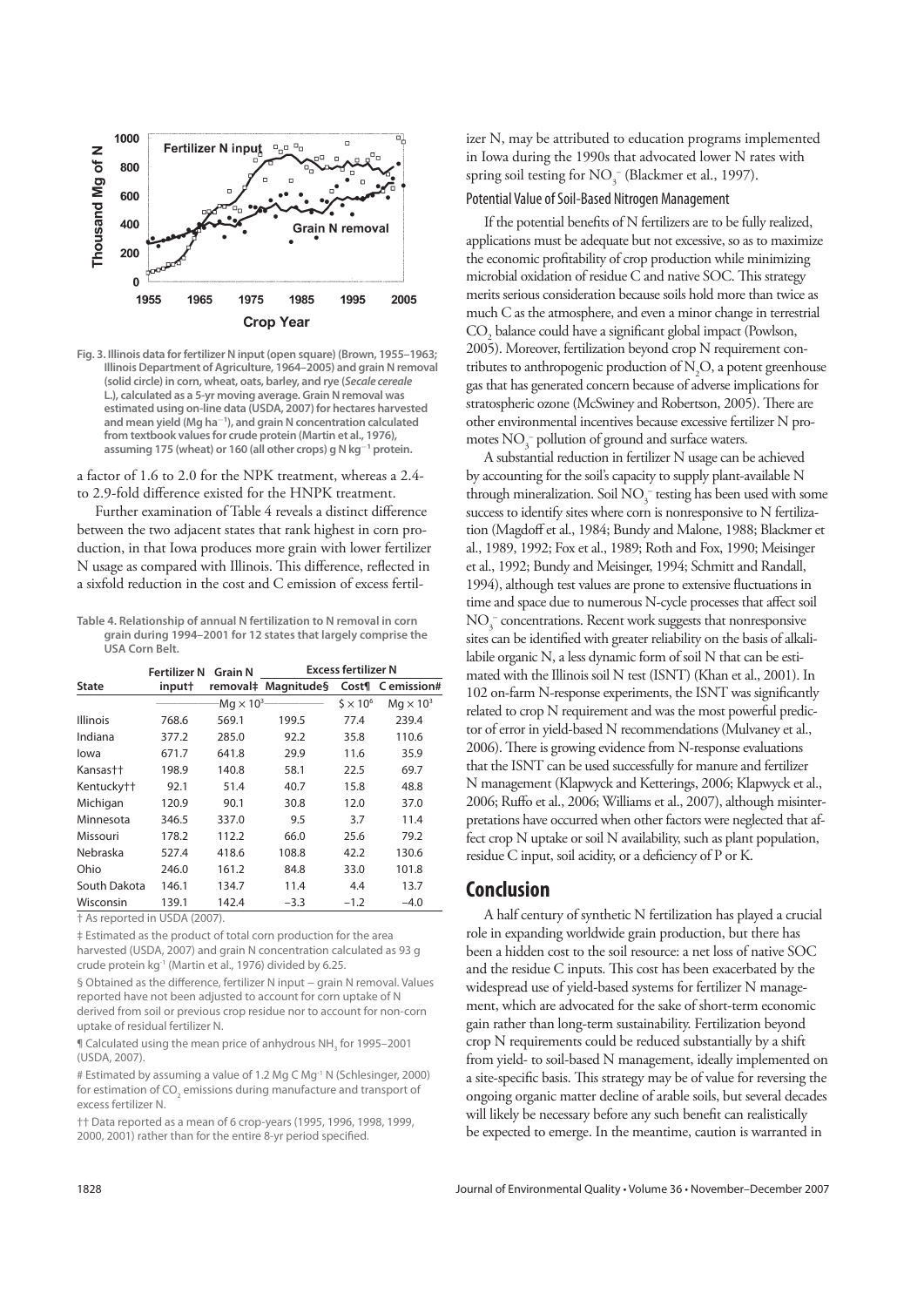avoiding excessive N fertilization, and especially with the current trend toward the use of crop residues for bioenergy production.

### **Acknowledgments**

We thank Dr. T.R. Peck (now deceased) for preserving and archiving soil samples collected from the Morrow Plots, Dr. M.M. Wander for providing access to this collection of soil samples, Dr. S. Aref for assistance with the statistical analyses reported, and all whose efforts have contributed toward continuous cropping at this site for more than 130 years. Appreciation is also expressed to several anonymous reviewers for their valuable insight and suggestions.

#### **References**

- Adams, W.A. 1973. The effect of organic matter on the bulk and true densities of some uncultivated Podzolic soils. J. Soil Sci. 24:10–17.
- Aldrich, S.R. 1980. Nitrogen in relation to food, environment, and energy. Spec. Publ. 61. Univ. of Illinois, Urbana-Champaign, IL.
- Aref, S., and M.M. Wander. 1998. Long-term trends of corn yield and soil organic matter in different crop sequences and soil fertility treatments on the Morrow Plots. Adv. Agron. 62:153–197.
- Baker, J.M., T.E. Ochsner, R.T. Venterea, and T.J. Griffis. 2007. Tillage and soil carbon sequestration: What do we really know? Agric. Ecosyst. Environ. 118:1–5.
- Balabane, M., and J. Balesdent. 1992. Input of fertilizer-derived labelled N to soil organic matter during a growing season of maize in the field. Soil Biol. Biochem. 24:89–96.
- Barber, S.A. 1979. Corn residue management and soil organic matter. Agron. J. 71:625–627.
- Bigeriego, M., R.D. Hauck, and R.A. Olson. 1979. Uptake, translocation, and utilization of 15N-depleted fertilizer in irrigated corn. Soil Sci. Soc. Am. J. 43:528–533.
- Black, A.L., and D.L. Tanaka. 1997. A conservation tillage-cropping systems study in the Northern Great Plains of the United States. p. 335–342. *In* E.A. Paul et al. (ed.) Soil organic matter in temperate agroecosystems: Long-term experiments in North America. CRC Press, Boca Raton, FL.
- Blackmer, A.M., T.F. Morris, and G.D. Binford. 1992. Predicting N fertilizer needs for corn in humid regions: Advances in Iowa. p. 57–72. *In* B.R. Bock and K.R. Kelley (ed.) Predicting N fertilizer needs for corn in humid regions. Bull. Y-226. Tennessee Valley Authority, Muscle Shoals, AL.
- Blackmer, A.M., D. Pottker, M.E. Cerrato, and J. Webb. 1989. Correlations between soil nitrate concentrations in late spring and corn fields in Iowa. J. Prod. Agric. 2:103–109.
- Blackmer, A.M., and C.A. Sanchez. 1988. Response of corn to nitrogen-15-labeled anhydrous ammonia with and without nitrapyrin in Iowa. Agron. J. 80:95–102.
- Blackmer, A.M., R.D. Voss, and A.P. Mallarino. 1997. Nitrogen fertilizer recommendations for corn in Iowa. Pm-1714. Iowa State Univ., Ames, IA.
- Blake, G.R., and K.H. Hartge. 1986. Bulk density. p. 363–375. *In* A. Klute (ed.) Methods of soil analysis. Part 1. Agron. Monogr. 9, 2nd ed. ASA and SSSA, Madison, WI.
- Blevins, R.L., G.W. Thomas, M.S. Smith, W.W. Frye, and P.L. Cornelius. 1983. Changes in soil properties after 10 years continuous non-tilled and conventionally tilled corn. Soil Tillage Res. 3:135–146.
- Bloom, P.R., W.M. Schuh, G.L. Malzer, W.W. Nelson, and S.D. Evans. 1982. Effect of N fertilizer and corn residue management on organic matter in Minnesota Mollisols. Agron. J. 74:161–163.
- Bolin, B. 1977. Changes of land biota and their importance for the carbon cycle. Science 196:613–615.
- Brady, N.C., and R.R. Weil. 2002. The nature and properties of soils, 13th ed. Prentice Hall, Upper Saddle River, NJ.
- Brown, W.W. 1955–1963. Commercial fertilizer year book. Walter W. Brown, Atlanta, GA.
- Brown, H.M. 1996. Evaluation of nitrogen availability indices. Ph.D. thesis. Univ. of Illinois, Urbana-Champaign, IL.
- Brye, K.R., S.T. Gower, J.M. Norman, and L.G. Bundy. 2002. Carbon budgets for a prairie and agroecosystems: Effects of land use and

interannual variability. Ecol. Appl. 12:962–979.

- Bundy, L.G., and E.S. Malone. 1988. Effect of residual profile nitrate on corn response to applied nitrogen. Soil Sci. Soc. Am. J. 52:1377–1383.
- Bundy, L.G., and J.J. Meisinger. 1994. Nitrogen availability indices. p. 951– 984. *In* R.W. Weaver et al. (ed.) Methods of soil analysis. Part 2. SSSA Book Ser. 5. SSSA, Madison, WI.
- Buyanovsky, G.A., and G.H. Wagner. 1998. Carbon cycling in cultivated land and its global significance. Glob. Change Biol. 4:131-141.
- Campbell, C.A., K.E. Bowren, M. Schnitzer, R.P. Zentner, and L. Townley-Smith. 1991. Effect of crop rotations and fertilization on soil organic matter and some biochemical properties of a thick Black Chernozem. Can. J. Soil Sci. 71:377–387.
- Campbell, C.A., H.H. Janzen, and N.G. Juma. 1997. Case studies of soil quality in the Canadian Prairies: Long-term field experiments. p. 351–397. *In* E.G. Gregorich and M.R. Carter (ed.) Soil quality for crop production. Elsevier, Amsterdam, The Netherlands.
- Campbell, C.A., and R.P. Zentner. 1993. Soil organic matter as influenced by crop rotations and fertilization. Soil Sci. Soc. Am. J. 57:1034–1040.
- Campbell, C.A., and R.P. Zentner. 1997. Crop production and soil organic matter in long-term crop rotations in the semi-arid Northern Great Plains of Canada. p. 317–334. *In* E.A. Paul et al. (ed.) Soil organic matter in temperate agroecosystems: Long-term experiments in North America. CRC Press, Boca Raton, FL.
- Campbell, C.A., R.P. Zentner, B.-C. Liang, G. Roloff, E.G. Gregorich, and B. Blomert. 2000. Organic C accumulation in soil over 30 years in semiarid southwestern Saskatchewan—Effect of crop rotations and fertilizers. Can. J. Soil Sci. 80:179–192.
- Cardwell, V.B. 1982. Fifty years of Minnesota corn production: Sources of yield increase. Agron. J. 74:984–990.
- Chen, Y., S. Tessier, and J. Rouffignat. 1998. Soil bulk density estimation for tillage systems and soil textures. Trans. ASAE 41:1601–1610.
- Chichester, F.W., and S.J. Smith. 1978. Disposition of 15N-labeled fertilizer nitrate applied during corn culture in field lysimeters. J. Environ. Oual. 7:227-233.
- Christensen, B.T. 1996. The Askov long-term experiments on animal manure and mineral fertilizers. p. 301–312. *In* D.S. Powlson et al. (ed.) Evaluation of soil organic matter models. NATO ASI Ser. Vol. 138. Springer-Verlag, Berlin.
- Christensen, B.T., and A.E. Johnston. 1997. Soil organic matter and soil quality– Lessons learned from long-term experiments at Askov and Rothamsted. p. 399–430. *In* E.G. Gregorich and M.R. Carter (ed.) Soil quality for crop production and ecosystem health. Elsevier, Amsterdam, The Netherlands.
- Clapp, C.E., R.R. Allmaras, M.F. Layese, D.R. Linden, and R.H. Dowdy. 2000. Soil organic carbon and <sup>13</sup>C abundance as related to tillage, crop residue, and nitrogen fertilization under continuous corn management in Minnesota. Soil Tillage Res. 55:127–142.
- Conde, E., M. Cardenas, A. Ponce-Mendoza, M.L. Luna-Guido, C. Cruz-Mondragón, and L. Dendooven. 2005. The impacts of inorganic nitrogen application on mineralization of 14C-labelled maize and glucose, and on priming effect in saline alkaline soil. Soil Biol. Biochem. 37:681-691.
- Cope, J.T., Jr., D.G. Sturkie, and A.E. Hiltbold. 1958. Effects of manure, vetch, and commercial nitrogen on crop yields and carbon and nitrogen contents of a fine sandy loam over a 30-year period. Soil Sci. Soc. Am. Proc. 22:524-527.
- Crocker, G.J., and I.C.R. Holford. 1996. The Tamworth legume/cereal rotation. p. 313–317. *In* D.S. Powlson et al. (ed.) Evaluation of soil organic matter models. NATO ASI Ser. Vol. 138. Springer-Verlag, Berlin.
- Dalal, R.C., W.M. Strong, E.J. Weston, J.E. Cooper, K.J. Lehane, A.J. King, and C.J. Chicken. 1995. Sustaining productivity of a Vertisol at Warra, Queensland, with fertilizers, no-tillage, or legumes: I. Organic matter status. Aust. J. Exp. Agric. 35:903–913.
- Darmody, R.G., and T.R. Peck. 1997. Soil organic carbon changes through time at the University of Illinois Morrow Plots. p. 161–169. *In* E.A. Paul et al. (ed.) Soil organic matter in temperate agroecosystems: Longterm experiments in North America. CRC Press, Boca Raton, FL.
- De Vos, B., M. Van Meirvenne, P. Quataert, J. Deckers, and B. Muys. 2005. Predictive quality of pedotransfer functions for estimating bulk density of forest soils. Soil Sci. Soc. Am. J. 69:500–510.
- Dobermann, A., K.G. Cassman, D.T. Walters, and C. Witt. 2005. Balancing short-term and long-term goals in nutrient management. Better Crops 89(4):16–18.
- Dodge, D.A., and H.E. Jones. 1948. The effect of long-time fertility treatments on the nitrogen and carbon content of a prairie soil. J. Am. Soc. Agron. 40:778–785.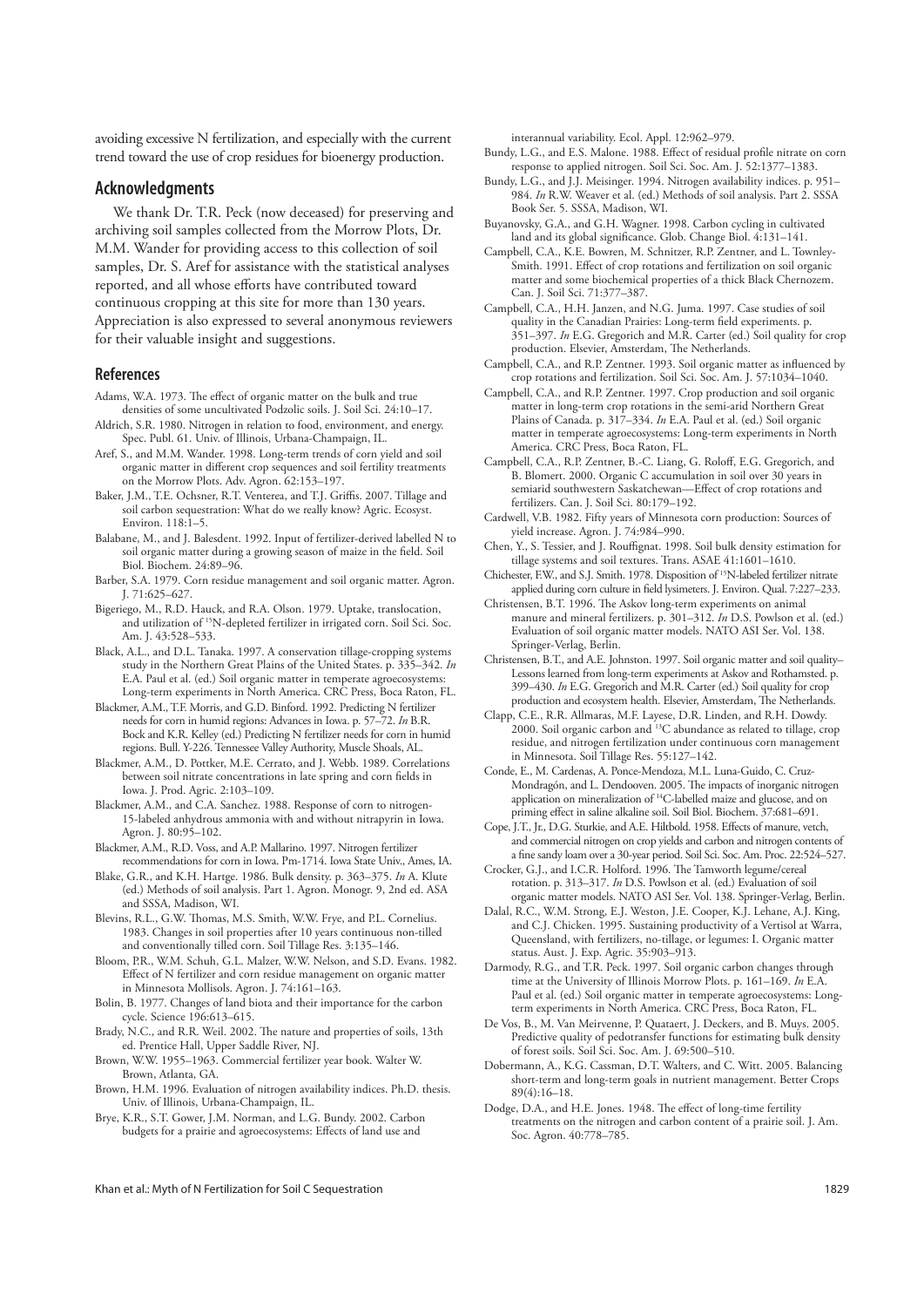Doran, J.W., E.T. Elliott, and K. Paustian. 1998. Soil microbial activity, nitrogen cycling, and long-term changes in organic carbon pools as related to fallow tillage management. Soil Tillage Res. 49:3–18.

- Dormaar, J.F., and J.M. Carefoot. 1998. Effect of straw management and nitrogen fertilizer on selected soil properties as potential soil quality indicators of an irrigated Dark Brown Chernozemic soil. Can. J. Soil Sci. 78:511–517.
- Draycott, A.P., M.J. Durrant, and D.J. Webb. 1978. Long-term effects of fertilisers at Broom's Barn, 1971–76. p. 15–30. *In* Rothamsted Experimental Station Report for 1977. Part 2. Lawes Agric. Trust, Harpenden, Herts, UK.
- Dyer, B. 1902. Results of investigations on the Rothamsted soils. USDA, Washington, DC.

Fierer, N., A.S. Allen, J.P. Schimel, and P.A. Holden. 2003. Controls on microbial CO<sub>2</sub> production: A comparison of surface and subsurface horizons. Glob. Change Biol. 9:1322–1332.

- Fog, K. 1988. The effect of added nitrogen on the rate of decomposition of organic matter. Biol. Rev. 63:433–462.
- Follett, R.F., J.Z. Castellanos, and E.D. Buenger. 2005. Carbon dynamics and sequestration in an irrigated Vertisol in central Mexico. Soil Tillage Res. 83:148–158.

Fox, R.H., G.W. Roth, K.V. Iversen, and W.P. Piekielek. 1989. Soil and tissue nitrate tests compared for predicting soil nitrogen availability to corn. Agron. J. 81:971–974.

- Gerwing, J.R., A.C. Caldwell, and L.L. Goodroad. 1979. Fertilizer nitrogen distribution under irrigation between soil, plant, and aquifer. J. Environ. Qual. 8:281–284.
- Graham, R.L., R. Nelson, J. Sheehan, R.D. Perlack, and L.L. Wright. 2007. Current and potential U.S. corn stover supplies. Agron. J. 99:1–11.
- Green, C.J., A.M. Blackmer, and R. Horton. 1995. Nitrogen effects on conservation of carbon during corn residue decomposition in soil. Soil Sci. Soc. Am. J. 59:453–459.

Gusser, H. 1970. Über den Einfluss hoher Stickstoffgaben auf die Zusammensetzung der organischen Substanz eines Oderbruchbodens. Albrecht-Thaer-Arch. 14:635-647.

- Halvorson, A.D., B.J. Wienhold, and A.L. Black. 2002. Tillage, nitrogen, and cropping system effects on soil carbon sequestration. Soil Sci. Soc. Am. J. 66:906–912.
- Harding, R.B., and E.J. Jokela. 1994. Long-term effects of forest fertilization on site organic matter and nutrients. Soil Sci. Soc. Am. J. 58:216–221.
- Havlin, J.L., J.D. Beaton, S.L. Tisdale, and W.L. Nelson. 2005. Soil fertility and fertilizers: An introduction to nutrient management. 7th ed. Pearson Prentice Hall, Upper Saddle River, NJ.

Havlin, J.L., D.E. Kissel, L.D. Maddux, M.M. Claassen, and J.H. Long. 1990. Crop rotation and tillage effects on soil organic carbon and nitrogen. Soil Sci. Soc. Am. J. 54:448–452.

Hochberg, Y. 1988. A sharper Bonferroni procedure for multiple tests of significance. Biometrika 75:800-802.

- Hoeft, R. G., and T. R. Peck. 2002. Soil testing and fertility. p. 91–131. *In* Illinois Agronomy Handbook, 23rd ed. Univ. of Illinois, Urbana-Champaign, IL.
- Holechek, J.L. 1982. Fertilizer effects on above- and belowground biomass of four species. J. Range Manage. 35:39–42.

Huggins, D.R., and D.J. Fuchs. 1997. Long-term N management effects on corn yield and soil C of an Aquic Haplustoll in Minnesota. p. 121–128. *In* E.A. Paul et al. (ed.) Soil organic matter in temperate agroecosystems: Long-term experiments in North America. CRC Press, Boca Raton, FL.

Illinois Department of Agriculture. 1964–2005. Illinois commercial fertilizer tonnage report. Illinois Dep. of Agric., Springfield, IL.

International Atomic Energy Agency. 1970. Fertilizer management practices for maize: Results of experiments with isotopes. Tech. Rep. Ser. No. 121. IAEA, Vienna.

Ismail, I., R.L. Blevins, and W.W. Frye. 1994. Long-term no-tillage effects on soil properties and continuous corn yields. Soil Sci. Soc. Am. J. 58:193–198.

- Izaurralde, R.C., W.B. McGill, J.A. Robertson, N.G. Juma, and J.J. Thurston. 2001. Carbon balance of the Breton Classical Plots over half a century. Soil Sci. Soc. Am. J. 65:431–441.
- Janzen, H.H., C.A. Campbell, E.G. Gregorich, and B.H. Ellert. 1997. Soil carbon dynamics in Canadian agroecosystems. p. 57–80. *In* R. Lal et al. (ed.) Soil processes and the carbon cycle. CRC Press, Boca Raton, FL.
- Janzen, H.H., and R.M.N. Kucey. 1988. C, N, and S mineralization of crop residues as influenced by crop species and nutrient regime. Plant Soil 106:35–41.

Jenkinson, D.S. 1991. The Rothamsted long-term experiments: Are they still of use? Agron. J. 83:2–10.

Jenkinson, D.S., and A.E. Johnston. 1977. Soil organic matter in the Hoosfield continuous barley experiment. p. 87-101. *In* Rothamsted Experimental Station Report for 1976. Part 2. Lawes Agric. Trust, Harpenden, Herts, UK.

Johnson, J.M.-F., R.R. Allmaras, and D.C. Reicosky. 2006. Estimating source carbon from crop residues, roots, and rhizodeposits using the national grain-yield database. Agron. J. 98:622–636.

Johnson, J.M.-F., N.W. Barbour, and S.L. Weyers. 2007. Chemical composition of crop biomass impacts its decomposition. Soil Sci. Soc. Am. J. 71:155–162.

- Johnston, A.E. 1997. The value of long-term field experiments in agricultural, ecological, and environmental research. Adv. Agron. 59:291–333.
- Jokela, W.E., and G.W. Randall. 1997. Fate of fertilizer nitrogen as affected by time and rate of application on corn. Soil Sci. Soc. Am. J. 61:1695–1703.

Khan, S.A., R.L. Mulvaney, and R.G. Hoeft. 2001. A simple soil test for detecting sites that are nonreponsive to nitrogen fertilization. Soil Sci. Soc. Am. J. 65:1751–1760.

Kiniry, J.R., J.R. Williams, R.L. Vanderlip, J.D. Atwood, D.C. Reicosky, J. Mulliken, W.J. Cox, H.J. Mascagni, Jr., S.E. Hollinger, and W.J. Wiebold. 1997. Evaluation of two maize models for nine U.S. locations. Agron. J. 89:421–426.

- Kitur, B.K., M.S. Smith, R.L. Blevins, and W.W. Frye. 1984. Fate of 15Ndepleted ammonium nitrate applied to no-tillage and conventional tillage corn. Agron. J. 76:240–242.
- Klapwyck, J.H., and Q.M. Ketterings. 2006. Soil tests for predicting corn response to nitrogen fertilizer in New York. Agron. J. 98:675–681.
- Klapwyck, J.H., Q.M. Ketterings, G.S. Godwin, and D. Wang. 2006. Response of the Illinois Soil Nitrogen Test to liquid and composted dairy manure applications in a corn agroecosystem. Can. J. Soil Sci. 86:655–663.

Lal, R. 1986. Effects of 6 years of continuous no-till or puddling systems on soil properties and rice (*Oryza sativa*) yield of a loamy soil. Soil Tillage Res. 8:181–200.

- Lal, R., J.M. Kimble, R.F. Follett, and C.V. Cole. 1999. The potential of U.S. cropland to sequester carbon and mitigate the greenhouse effect. Lewis, Boca Raton, FL.
- Larson, W.E., C.E. Clapp, W.H. Pierre, and Y.B. Morachan. 1972. Effects of increasing amounts of organic residues on continuous corn: II. Organic carbon, nitrogen, phosphorus, and sulfur. Agron. J. 64:204–208.
- Leask, W.C., and T.B. Daynard. 1973. Dry matter yield, in vitro digestibility, percent protein, and moisture of corn stover following grain maturity. Can. J. Plant Sci. 53:515–522.

Lee, C.-K., and R.H. Bray. 1949. Organic matter and nitrogen contents of soils as influenced by management. Soil Sci. 68:203-212.

Leggett, Z.H., and D.L. Kelting. 2006. Fertilization effects on carbon pools in loblolly pine plantations on two upland sites. Soil Sci. Soc. Am. J. 70:279–286.

Lesoing, G.W., and J.W. Doran. 1997. Crop rotation, manure, and agricultural chemical effects on dryland crop yield and SOM over 16 years in eastern Nebraska. p. 197–204. *In* E.A. Paul et al. (ed.) Soil organic matter in temperate agroecosystems: Long-term experiments in North America. CRC Press, Boca Raton, FL.

Liang, B.C., E.G. Gregorich, A.F. MacKenzie, M. Schnitzer, R.P. Voroney, C.M. Monreal, and R.P. Beryaert. 1998. Retention and turnover of corn residue carbon in some eastern Canadian soils. Soil Sci. Soc. Am. J. 62:1361–1366.

Liang, B.C., and A.F. MacKenzie. 1992. Changes in soil organic carbon and nitrogen after six years of corn production. Soil Sci. 153:307–313.

Liao, W., Y. Liu, C. Liu, Z. Wen, and S. Chen. 2006. Acid hydrolysis of fibers from dairy manure. Bioresour. Technol. 97:1687-1695.

Liebig, M.A., G.E. Varvel, J.W. Doran, and B.J. Wienhold. 2002. Crop sequence and nitrogen fertilization effects on soil properties in the western Corn Belt. Soil Sci. Soc. Am. J. 66:596–601.

Lory, J.A., and P.C. Scharf. 2003. Yield goal versus delta yield for predicting fertilizer nitrogen need in corn. Agron. J. 95:994–999.

Lyon, T.L., H.O. Buckman, and N.C. Brady. 1952. The nature and properties of soils. 5th ed. Macmillan, New York.

Machado, S., K. Rhinhart, and S. Petrie. 2006. Long-term cropping system effects on carbon sequestration in eastern Oregon. J. Environ. Qual. 35:1548–1553.

Mack, M.C., E.A.G. Schuur, M.S. Bret-Harte, G.R. Shaver, and F.S. Chapin, III. 2004. Ecosystem carbon storage in arctic tundra reduced by longterm nutrient fertilization. Nature 431:440–443.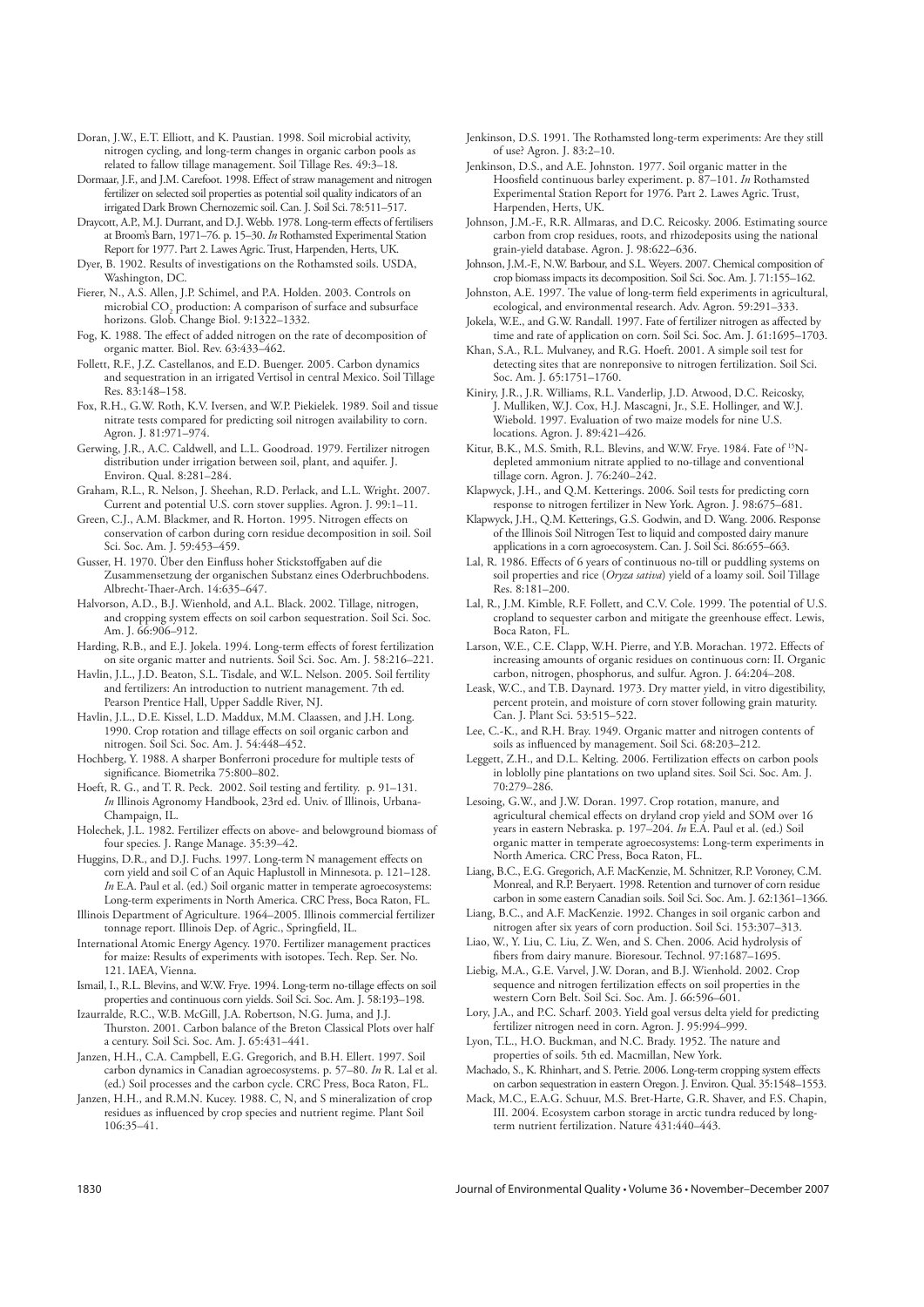Magdoff, F., D. Ross, and J. Amadon. 1984. A soil test for nitrogen availability to corn. Soil Sci. Soc. Am. J. 48:1301–1304.

Malhi, S.S., J.T. Harapiak, M. Nyborg, K.S. Gill, and N.A. Flore. 2002. Autumn and spring applications of ammonium nitrate and urea to bromegrass influence total and light fraction organic C and N in a thin Black Chernozem. Can. J. Soil Sci. 82:211–217.

Malhi, S.S., M. Nyborg, J.T. Harapiak, K. Heier, and N.A. Flore. 1997. Increasing organic C and N in soil under bromegrass with long-term N fertilization. Nutr. Cycling Agroecosyst. 49:255–260.

Martin, J.H., W.H. Leonard, and D.L. Stamp. 1976. Principles of field crop production. 3rd ed. Macmillan, New York.

McAndrew, D.W., and S.S. Malhi. 1992. Long-term N fertilization of a solonetzic soil: Effects on chemical and biological properties. Soil Biol. Biochem. 24:619–623.

McFarland, M., D. Devlin, R. Koenig, and D. Osmond. 2005. Comparison of land grant university soil test recommendations for nitrogen, phosphorus and potassium. Available at http://srwqis.tamu.edu/downloads/LGU. NMRecommendation.Summary.8.05.pdf (verified 19 June 2007)

McSwiney, C.P., and G.P. Robertson. 2005. Nonlinear response of  $\mathrm{N}_2\mathrm{O}$  flux to incremental fertilizer addition in a continuous maize (*Zea mays* L.) cropping system. Glob. Change Biol. 11:1712–1719.

Mebius, L.J. 1960. A rapid method for the determination of organic carbon in soil. Anal. Chim. Acta 22:120–124.

Meisinger, J.J., V.A. Bandel, J.S. Angle, B.E. O'Keefe, and C.M. Reynolds. 1992. Presidedress soil nitrate test evaluation in Maryland. Soil Sci. Soc. Am. J. 56:1527–1532.

Melsted, S.W. 1954. New concepts of management of Corn Belt soils. Adv. Agron. 6:121–142.

Millar, C.E., and L.M. Turk. 1951. Fundamentals of soil science. 2nd ed. John Wiley & Sons, New York.

Mitchell, C.C., R.L. Westerman, J.R. Brown, and T.R. Peck. 1991. Overview of long-term agronomic research. Agron. J. 83:24–29.

Motavalli, P.P., L.G. Bundy, T.W. Andraski, and A.E. Peterson. 1992. Residual effects of long-term nitrogen fertilization on nitrogen availability to corn. J. Prod. Agric. 5:363–368.

Mulvaney, R.L., S.A. Khan, and T.R. Ellsworth. 2006. Need for a soilbased approach in managing nitrogen fertilizers for profitable corn production. Soil Sci. Soc. Am. J. 70:172–182.

Mulvaney, R.L., S.A. Khan, R.G. Hoeft, and H.M. Brown. 2001. A soil organic nitrogen fraction that reduces the need for nitrogen fertilization. Soil Sci. Soc. Am. J. 65:1164–1172.

Nyborg, M., S.S. Malhi, E.D. Solberg, and R.C. Izaurralde. 1999. Carbon storage and light fraction C in a grassland Dark Gray Chernozem soil as influenced by N and S fertilization. Can. J. Soil Sci. 79:317-320.

Nyborg, M., E.D. Solberg, S.S. Malhi, and R.C. Izaurralde. 1995. Fertilizer N, crop residue, and tillage alter soil C and N content in a decade. p. 93–99. *In* R. Lal et al. (ed.) Soil management and the greenhouse effect. Lewis Publishers, Boca Raton, FL

Odell, R.T., S.W. Melsted, and W.M. Walker. 1984. Changes in organic carbon and nitrogen of Morrow Plot soils under different treatments. 1904–1973. Soil Sci. 137:160–171.

Odell, R.T., W.M. Walker, L.V. Boone, and M.G. Oldham. 1982. The Morrow Plots: A century of learning. Bull. 775. Univ. of Illinois, Urbana-Champaign, IL.

Olson, R.V. 1980. Fate of tagged nitrogen fertilizer applied to irrigated corn. Soil Sci. Soc. Am. J. 44:514–517.

Olson, K.R., J.M. Lang, and S.A. Ebelhar. 2005. Soil organic carbon changes after 12 years of no-tillage and tillage of Grantsburg soils in southern Illinois. Soil Tillage Res. 81:217–225.

Omay, A.B., C.W. Rice, L.D. Maddux, and W.B. Gordon. 1998. Corn yield and nitrogen uptake in monoculture and in rotation with soybean. Soil Sci. Soc. Am. J. 62:1596–1603.

Parker, F.W. 1946. The nitrogen problem in soil management. J. Am. Soc. Agron. 38:283–291.

Peters, S.E., M.M. Wander, L.S. Saporito, G.H. Harris, and D.B. Friedman. 1997. Management impacts on SOM and related soil properties in a longterm farming systems trial in Pennsylvania: 1981–1991. p. 183–196. *In* E. A. Paul et al. (ed.) Soil organic matter in temperate agroecosystems: Longterm experiments in North America. CRC Press, Boca Raton, FL.

Pikul, J.L., Jr., T.E. Schumacher, and M. Vigil. 2001. Nitrogen use and carbon sequestered by corn in the northern Corn Belt, U.S. TheScientificWorld 1:707-713.

Khan et al.: Myth of N Fertilization for Soil C Sequestration 1831

Post, W.M., and K.C. Kwon. 2000. Soil carbon sequestration and land-use change: Processes and potential. Glob. Change Biol. 6:317–327.

Potter, K.N., H.A. Torbert, O.R. Jones, J.E. Matocha, J.E. Morrison, Jr., and P.W. Unger. 1998. Distribution and amount of soil organic C in longterm management systems in Texas. Soil Tillage Res. 47:309–321.

Powlson, D. 2005. Will soil amplify climate change? Nature 433:204–205. Prince, S.D., J. Haskett, M. Steininger, H. Strand, and R. Wright. 2001.

Net primary production of U.S. Midwest croplands from agricultural harvest yield data. Ecol. Appl. 11:1194–1205.

Rasmussen, P.E., R.R. Allmaras, C.R. Rohde, and N.C. Roager, Jr. 1980. Crop residue influences on soil carbon and nitrogen in a wheat-fallow system. Soil Sci. Soc. Am. J. 44:596–600.

Rasmussen, P.E., and W.J. Parton. 1994. Long-term effects of residue management in wheat-fallow: I. Inputs, yield, and soil organic matter. Soil Sci. Soc. Am. J. 58:523–530.

Rasmussen, P.E., and R.W. Smiley. 1997. Soil carbon and nitrogen change in long-term agricultural experiments at Pendleton, Oregon. p. 353–360. *In* E.A. Paul (ed.) Soil organic matter in temperate agroecosystems: Long-term experiments in North America. CRC Press, Boca Raton, FL.

Raun, W.R., G.V. Johnson, S.B. Phillips, and R.L. Westerman. 1998. Effect of long-term N fertilization on soil organic C and total N in continuous wheat under conventional tillage in Oklahoma. Soil Tillage Res. 47:323–330.

Reddy, G.B., and K.R. Reddy. 1993. Fate of nitrogen-15 enriched ammonium nitrate applied to corn. Soil Sci. Soc. Am. J. 57:111–115.

Reetz, H.F., Jr., T.R. Peck, and M.G. Oldham. 1989. Long-term evidence for sound fertility management. Better Crops 74(1):18–20.

Reicosky, D.C., S.D. Evans, C.A. Cambardella, R.R. Allmaras, A.R. Wilts, and D.R. Huggins. 2002. Continuous corn with moldboard tillage: Residue and fertility effects on soil carbon. J. Soil Water Conserv. 57:277-284.

Reinertsen, S.A., L.F. Elliott, V.L. Cochran, and G.S. Campbell. 1984. Role of available carbon and nitrogen in determining the rate of wheat straw decomposition. Soil Biol. Biochem. 16:459–464.

Reitemeier, R.F. 1943. Semimicroanalysis of saline soil solutions. Ind. Eng. Chem., Anal. ed. 15:393–402.

Robinson, C.A., R.M. Cruse, and M. Ghaffarzadeh. 1996. Cropping system and nitrogen effects on Mollisol organic carbon. Soil Sci. Soc. Am. J. 60:264-269.

Roth, G.W., and R.H. Fox. 1990. Soil nitrate accumulations following nitrogen-fertilized corn in Pennsylvania. J. Environ. Qual. 19:243–248.

Rovira, P., and V.R. Vallejo. 1997. Organic carbon and nitrogen mineralization under Mediterranean climatic conditions: The effects of incubation depth. Soil Biol. Biochem. 29:1509–1520.

Ruffo, M.L., G.A. Bollero, D.S. Bullock, and D.G. Bullock. 2006. Site-specific production functions for variable rate corn nitrogen fertilization. Precis. Agric. 7:327–342.

Russell, A.E., D.A. Laird, T.B. Parkin, and A.P. Mallarino. 2005. Impact of nitrogen fertilization and cropping system on carbon sequestration in Midwestern Mollisols. Soil Sci. Soc. Am. J. 69:413–422.

Russell, M.B. 1956. All the way back in one year? Plant Food Rev. 2(1):18–19.

Sainju, U.M., B.P. Singh, and W.F. Whitehead. 2002. Long-term effects of tillage, cover crops, and nitrogen fertilization on organic carbon and nitrogen concentrations in sandy loam soils in Georgia, USA. Soil Tillage Res. 63:167–179.

Sainju, U.M., B.P. Singh, and W.F. Whitehead. 2005. Tillage, cover crops, and nitrogen fertilization effects on cotton and sorghum root biomass, carbon, and nitrogen. Agron. J. 97:1279–1290.

Sainju, U.M., B.P. Singh, W.F. Whitehead, and S. Wang. 2006. Carbon supply and storage in tilled and nontilled soils as influenced by cover crops and nitrogen fertilization. J. Environ. Qual. 35:1507–1517.

SAS Institute. 2007. SAS Onlinedoc 9.1.3. SAS Inst., Cary, NC. Available at http:// support.sas.com/onlinedoc/913/docMainpage.jsp (verified 19 June 2007)

Schlesinger, W.H. 2000. Carbon sequestration in soils: Some caution amidst optimism. Agric. Ecosyst. Environ. 82:121–127.

Schmitt, M.A., and G.W. Randall. 1994. Developing a soil nitrogen test for improved recommendations for corn. J. Prod. Agric. 7:328–334.

Smith, G.E. 1942. Sanborn Field: Fifty years of experiments with crop rotations, manure and fertilizers. Missouri Agric. Exp. Stn. Bull. 458. Univ. of Missouri, Columbia, MO.

Solberg, E.D., M. Nyborg, R.C. Izaurralde, S.S. Malhi, H.H. Janzen, and M. Molina-Ayala. 1997. Carbon storage in soils under continuous cereal grain cropping: N fertilizer and straw. p. 235–254. *In* R. Lal et al. (ed.) Management of carbon sequestration in soil. CRC Press, Boca Raton, FL.